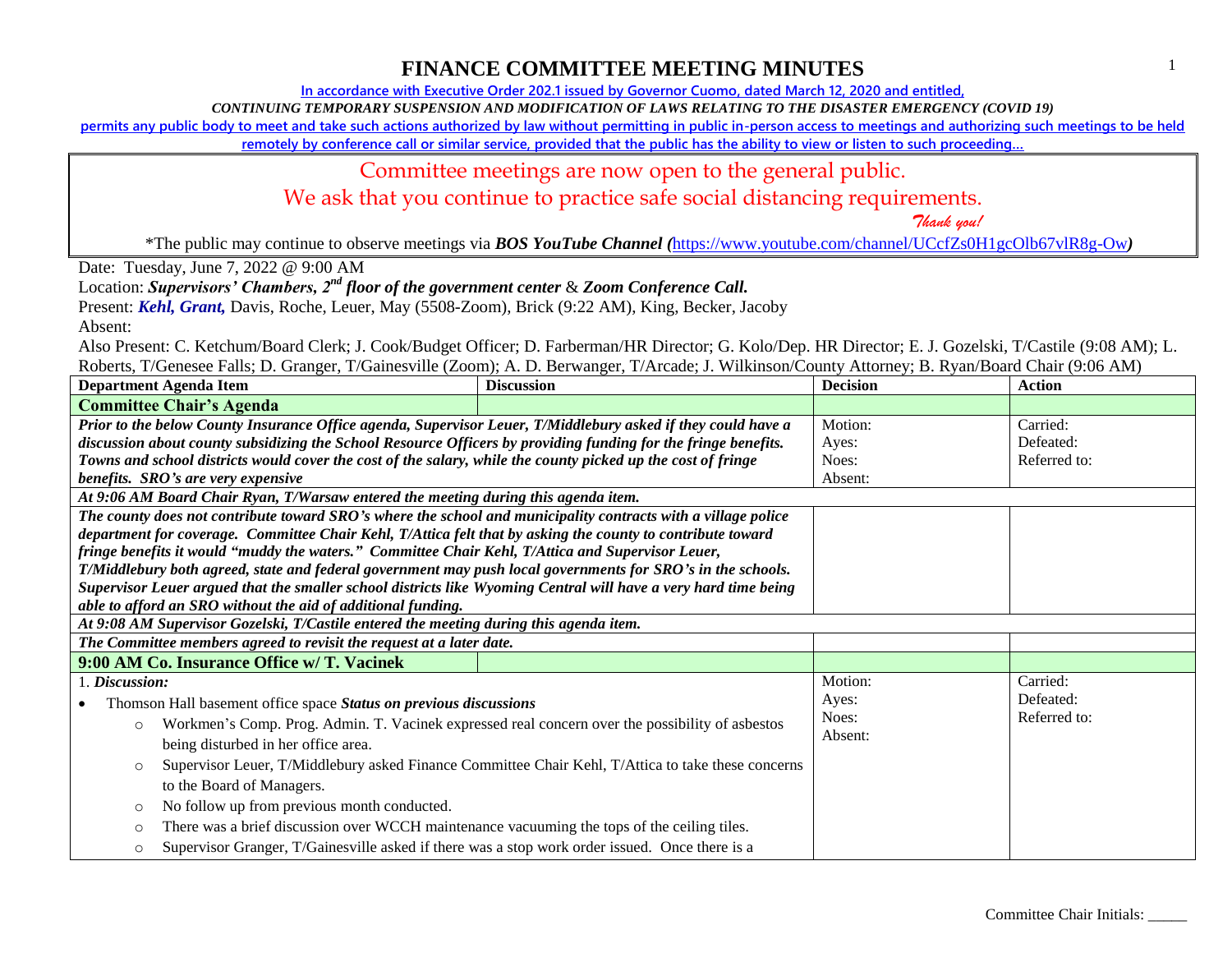**In accordance with Executive Order 202.1 issued by Governor Cuomo, dated March 12, 2020 and entitled,**

*CONTINUING TEMPORARY SUSPENSION AND MODIFICATION OF LAWS RELATING TO THE DISASTER EMERGENCY (COVID 19)*

**permits any public body to meet and take such actions authorized by law without permitting in public in-person access to meetings and authorizing such meetings to be held** 

**remotely by conference call or similar service, provided that the public has the ability to view or listen to such proceeding…**

### Committee meetings are now open to the general public.

We ask that you continue to practice safe social distancing requirements.

 *Thank you!*

\*The public may continue to observe meetings via *BOS YouTube Channel (*<https://www.youtube.com/channel/UCcfZs0H1gcOlb67vlR8g-Ow>*)*

Date: Tuesday, June 7, 2022 @ 9:00 AM

Location: *Supervisors' Chambers, 2nd floor of the government center* & *Zoom Conference Call.*

Present: *Kehl, Grant,* Davis, Roche, Leuer, May (5508-Zoom), Brick (9:22 AM), King, Becker, Jacoby

Absent:

| <b>Department Agenda Item</b>                                                                                                                                                | <b>Discussion</b>                                                                                                                                                                                                          | <b>Decision</b>                                 | <b>Action</b>             |
|------------------------------------------------------------------------------------------------------------------------------------------------------------------------------|----------------------------------------------------------------------------------------------------------------------------------------------------------------------------------------------------------------------------|-------------------------------------------------|---------------------------|
|                                                                                                                                                                              | concern of asbestos no one should be in the area until it has been determined if asbestos exists and then                                                                                                                  |                                                 |                           |
| if so, have abated.                                                                                                                                                          |                                                                                                                                                                                                                            |                                                 |                           |
|                                                                                                                                                                              | At 9:22 AM Supervisor Brick, T/Perry entered the meeting during this agenda item.                                                                                                                                          |                                                 |                           |
|                                                                                                                                                                              | O Board Chair Ryan, T/Warsaw questioned where the biggest turnover occurs and where the most number                                                                                                                        |                                                 |                           |
|                                                                                                                                                                              | of employees are? Director Farberman offered, the hospital.                                                                                                                                                                |                                                 |                           |
|                                                                                                                                                                              | o Workmen's Comp. Prog. Admin. T. Vacinek explained going electronic for the majority of employee                                                                                                                          |                                                 |                           |
|                                                                                                                                                                              | needs and providing a computer kiosk for those employees without appropriate internet access.                                                                                                                              |                                                 |                           |
|                                                                                                                                                                              | $\circ$ Supervisor Leuer, T/Middlebury argued that the county made a substantial investment in 408 North                                                                                                                   |                                                 |                           |
| <b>Main Street</b>                                                                                                                                                           |                                                                                                                                                                                                                            |                                                 |                           |
|                                                                                                                                                                              | o Finance Committee Chair Kehl, T/Attica promised to follow up today and notify Workmen's                                                                                                                                  |                                                 |                           |
|                                                                                                                                                                              | Compensation Prog. Admin. T. Vacinek of the results.                                                                                                                                                                       |                                                 |                           |
| concerns.                                                                                                                                                                    | ○ Supervisor Leuer, T/Middlebury reiterated the Board's responsibility to act reasonably to employee                                                                                                                       |                                                 |                           |
|                                                                                                                                                                              | ○ Supervisor Davis, T/Covington suggested referring this discussion to Committee of the Whole and                                                                                                                          |                                                 |                           |
|                                                                                                                                                                              | building a building across the street from the hospital where the old Cornell Cooperative Extension used                                                                                                                   |                                                 |                           |
| to stand.                                                                                                                                                                    |                                                                                                                                                                                                                            |                                                 |                           |
| 9:10 AM Information Technology w/B. Sikes                                                                                                                                    |                                                                                                                                                                                                                            |                                                 |                           |
|                                                                                                                                                                              |                                                                                                                                                                                                                            |                                                 | Carried: XXX              |
| Authorize Chairwoman to sign a contract, pursuant to General Municipal Law §104(b), with <b>SHI</b> , 290 Davidson                                                           |                                                                                                                                                                                                                            |                                                 |                           |
|                                                                                                                                                                              |                                                                                                                                                                                                                            |                                                 |                           |
|                                                                                                                                                                              |                                                                                                                                                                                                                            |                                                 |                           |
|                                                                                                                                                                              |                                                                                                                                                                                                                            |                                                 |                           |
|                                                                                                                                                                              |                                                                                                                                                                                                                            |                                                 |                           |
| 1. Professional Service Contract (\$5,001 or greater):<br>Avenue, Somerset, New Jersey, 08873 for:<br><b>CONTRACT #455)</b><br>through June 3, 2023. $(MUNIS$ CONTRACT #480) | • Palo Alto, in an amount not to exceed \$3,338.58; effective July 23, 2022 through July 23, 2023. (MUNIS<br>• vSphere, which is the licenses to run VMware, in an amount not to exceed \$2,035.40, effective June 4, 2022 | Motion: Davis<br>Ayes: $10$<br>Noes:<br>Absent: | Defeated:<br>Referred to: |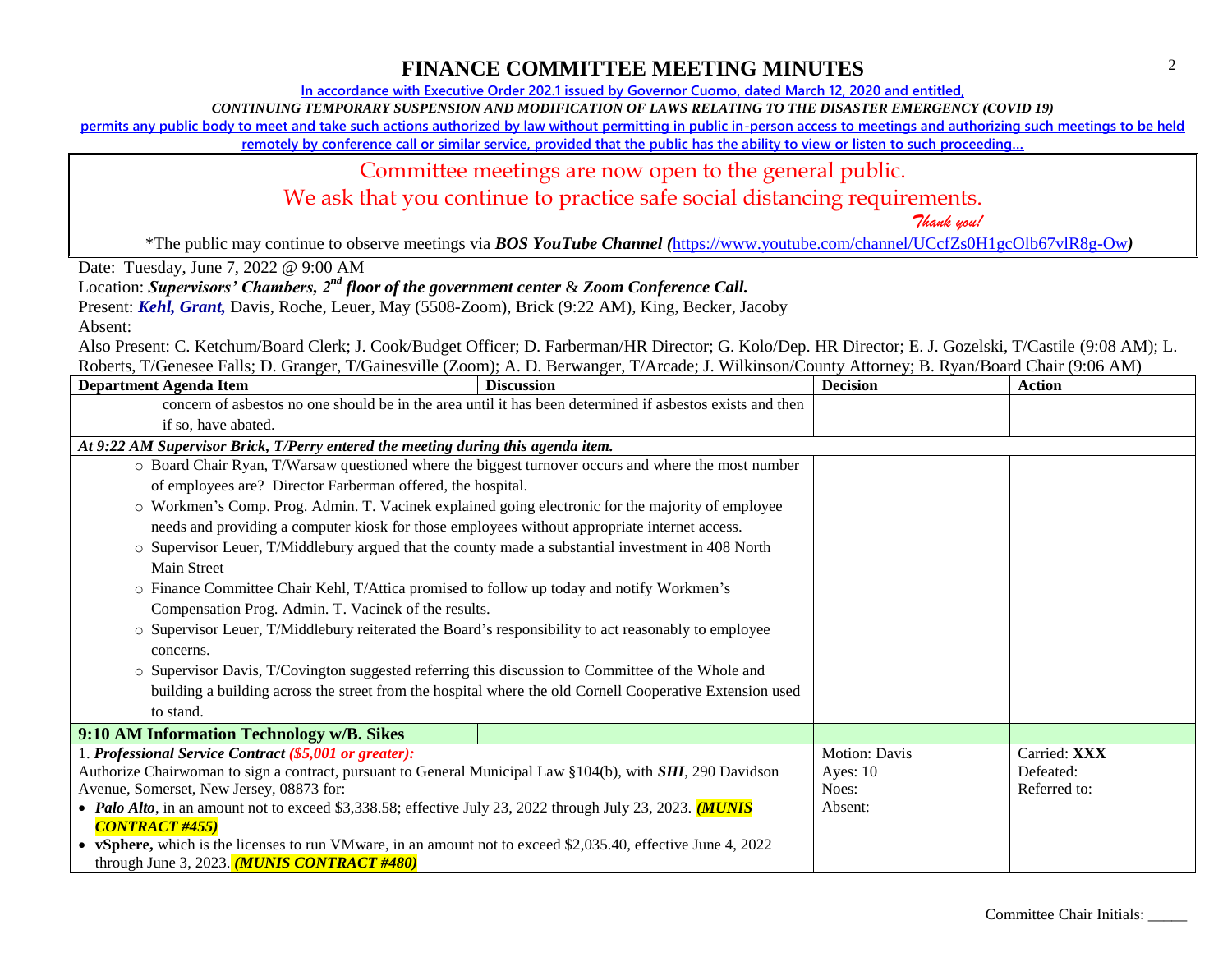**In accordance with Executive Order 202.1 issued by Governor Cuomo, dated March 12, 2020 and entitled,**

*CONTINUING TEMPORARY SUSPENSION AND MODIFICATION OF LAWS RELATING TO THE DISASTER EMERGENCY (COVID 19)*

**permits any public body to meet and take such actions authorized by law without permitting in public in-person access to meetings and authorizing such meetings to be held** 

**remotely by conference call or similar service, provided that the public has the ability to view or listen to such proceeding…**

### Committee meetings are now open to the general public.

We ask that you continue to practice safe social distancing requirements.

 *Thank you!*

\*The public may continue to observe meetings via *BOS YouTube Channel (*<https://www.youtube.com/channel/UCcfZs0H1gcOlb67vlR8g-Ow>*)*

Date: Tuesday, June 7, 2022 @ 9:00 AM

Location: *Supervisors' Chambers, 2nd floor of the government center* & *Zoom Conference Call.*

Present: *Kehl, Grant,* Davis, Roche, Leuer, May (5508-Zoom), Brick (9:22 AM), King, Becker, Jacoby

Absent:

| <b>Department Agenda Item</b>                                                                                                                                                                                                                                                                                                                                                                                                                                                                                                                                                                                                                                                                                                                                                                                                                                        | <b>Discussion</b>                                                                              | <b>Decision</b>                      | <b>Action</b>                                               |
|----------------------------------------------------------------------------------------------------------------------------------------------------------------------------------------------------------------------------------------------------------------------------------------------------------------------------------------------------------------------------------------------------------------------------------------------------------------------------------------------------------------------------------------------------------------------------------------------------------------------------------------------------------------------------------------------------------------------------------------------------------------------------------------------------------------------------------------------------------------------|------------------------------------------------------------------------------------------------|--------------------------------------|-------------------------------------------------------------|
| • vCenter, which is the software to run VMware, in an amount not to exceed \$2,050.71, effective June 4, 2022<br>through June 3, 2023 ( <i>MUNIS CONTRACT #480</i> )<br>• Beyond Trust (Bomgar) Software and Maintenance, in an amount not to exceed \$2,262.42, August 1, 2022<br>through July 31, 2023. $(MUNIS$ CONTRACT #467)<br>• Fortinet co-term renewal, in an amount not to exceed \$305.42, effective August 1, 2022 through July 31, 2023<br>(MUNIS CONTRACT #478) Post committee discussion w/K. Simkins05/18/22-05/17/23 Munis dates are<br>correct and agenda dates are not<br>3. $FYI \sim Contract$ (\$3,000 and under):<br>• Linstar, Lawrence Bell Drive, Suite 16, Buffalo, NY 14221 for the provision of Galaxy Software Maintenance,<br>in an amount not to exceed \$110.00, effective June 1, 2022 through May 31, 2023. (MUNIS CONTRACT #468) |                                                                                                | Motion:<br>Ayes:<br>Noes:<br>Absent: | <b>*RESOLUTION</b><br>Carried:<br>Defeated:<br>Referred to: |
| 4. <b>FYI</b> :<br>Spectrum<br>\$12 less a month and double the internet speed if renewal occurs now.<br>$\circ$<br>Spring IT Directors Conference<br>Went well! Networking with other County IT Directors valuable.<br>$\circ$<br>$\circ$<br>experiencing the same difficulty in filling IT positions.                                                                                                                                                                                                                                                                                                                                                                                                                                                                                                                                                              | The few vacant positions within the department can be attributed to market. Other counties are | Motion:<br>Ayes:<br>Noes:<br>Absent: | Carried:<br>Defeated:<br>Referred to:                       |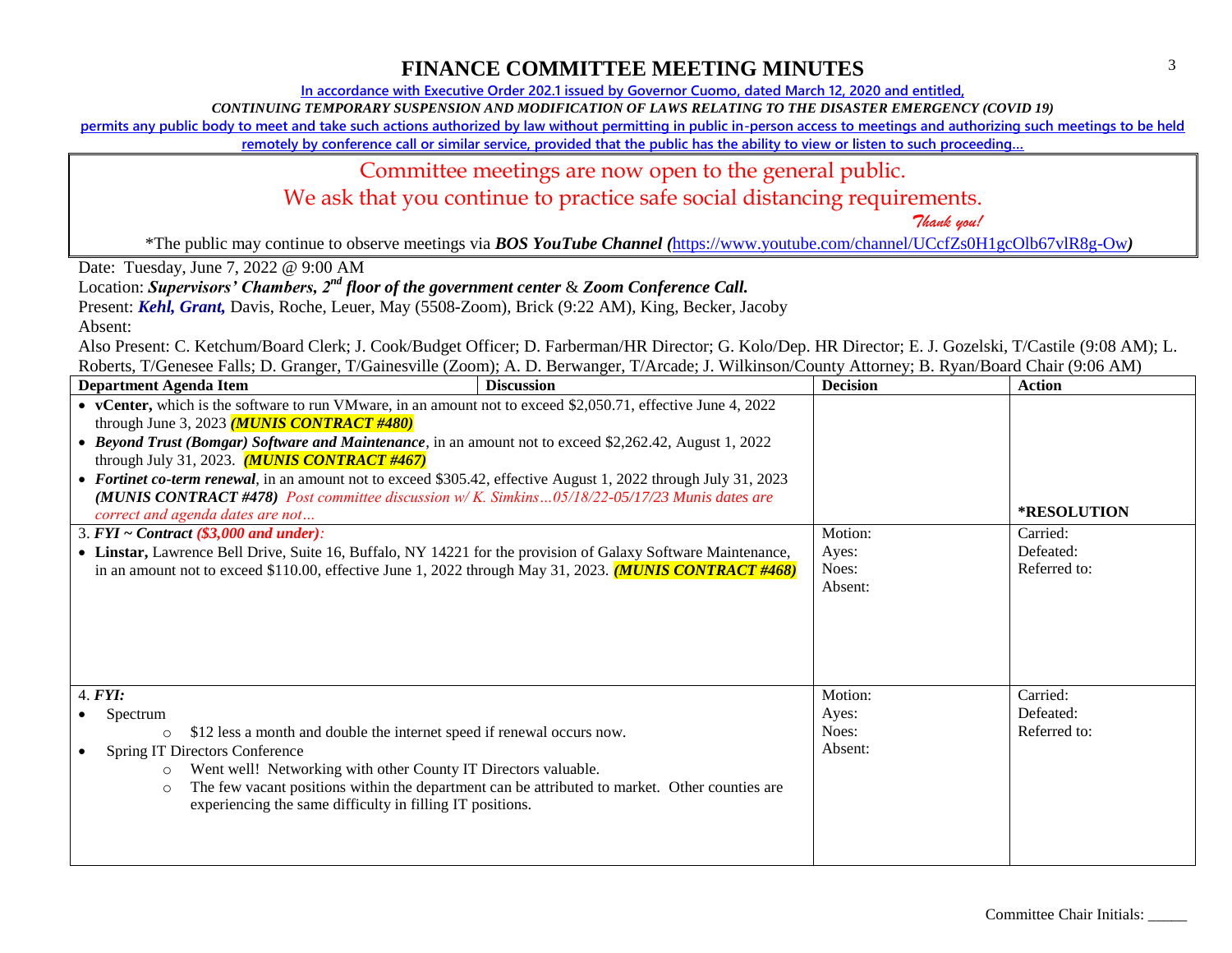**In accordance with Executive Order 202.1 issued by Governor Cuomo, dated March 12, 2020 and entitled,**

*CONTINUING TEMPORARY SUSPENSION AND MODIFICATION OF LAWS RELATING TO THE DISASTER EMERGENCY (COVID 19)*

**permits any public body to meet and take such actions authorized by law without permitting in public in-person access to meetings and authorizing such meetings to be held** 

**remotely by conference call or similar service, provided that the public has the ability to view or listen to such proceeding…**

### Committee meetings are now open to the general public.

We ask that you continue to practice safe social distancing requirements.

 *Thank you!*

\*The public may continue to observe meetings via *BOS YouTube Channel (*<https://www.youtube.com/channel/UCcfZs0H1gcOlb67vlR8g-Ow>*)*

Date: Tuesday, June 7, 2022 @ 9:00 AM

Location: *Supervisors' Chambers, 2nd floor of the government center* & *Zoom Conference Call.*

Present: *Kehl, Grant,* Davis, Roche, Leuer, May (5508-Zoom), Brick (9:22 AM), King, Becker, Jacoby

Absent:

| <b>Department Agenda Item</b>                                   | <b>Discussion</b>                            | <b>Decision</b> | <b>Action</b>      |
|-----------------------------------------------------------------|----------------------------------------------|-----------------|--------------------|
| 5. Appropriation:                                               |                                              | Motion: Brick   | Carried: XXX       |
| To: 011681.541111 Computers and Tech.<br>\$4,035.00             |                                              | Ayes: $10$      | Defeated:          |
| 011681.520002 Capital Equipment<br>48,595.78                    |                                              | Noes:           | Referred to:       |
| w/any funds available increased by<br>\$52,630.78               |                                              | Absent:         |                    |
| <b>Reason:</b>                                                  |                                              |                 |                    |
| • To cover equipment expenses for items that were purchased     |                                              |                 |                    |
| in 2021 that were not received in 2021 due to supply            |                                              |                 |                    |
| shortages. (\$31,459.13)                                        |                                              |                 |                    |
| • To purchase two new laptops for new Sheriff cars, five of     |                                              |                 |                    |
| them are already coming out of IT's budget. (\$6,491.40)        |                                              |                 |                    |
| • To purchase a new server. $(\$14,680.25)$                     |                                              |                 |                    |
|                                                                 |                                              |                 | *RESOLUTION        |
| 6. Request to use ARPA funding:                                 | Postponed February 01, 2022 until June 2022. | Motion: Leuer   | Carried: XXX       |
| To cover the onetime cost of upgrading our two Dell Data        |                                              | Ayes: $10$      | Defeated:          |
| Domain storage appliances. The county needs to upgrade this     |                                              | Noes:           | Referred to:       |
| infrastructure to allow for growth in backup retention. These   |                                              | Absent:         |                    |
| appliances store backups at the public safety building and      |                                              |                 |                    |
| training center for disaster recovery purposes. The cost for    |                                              |                 |                    |
| both appliances to double their storage capacity is \$31,898.00 |                                              |                 |                    |
|                                                                 |                                              |                 | <b>APPROVED</b>    |
| 7.2022 Appropriation:                                           | Postponed February 01, 2022 until June 2022. | Motion: Leuer   | Carried: XXX       |
| To: 011681.520201 Computer Equipment<br>\$31,898.00             |                                              | Ayes: $10$      | Defeated:          |
| w/01168105.440890R ARPA funds<br>\$31,898.00                    |                                              | Noes:           | Referred to:       |
| <b>Reason:</b> To cover the onetime cost of upgrading two Dell  |                                              | Absent:         |                    |
| Data Domain storage appliances.                                 |                                              |                 |                    |
|                                                                 |                                              |                 | <b>*RESOLUTION</b> |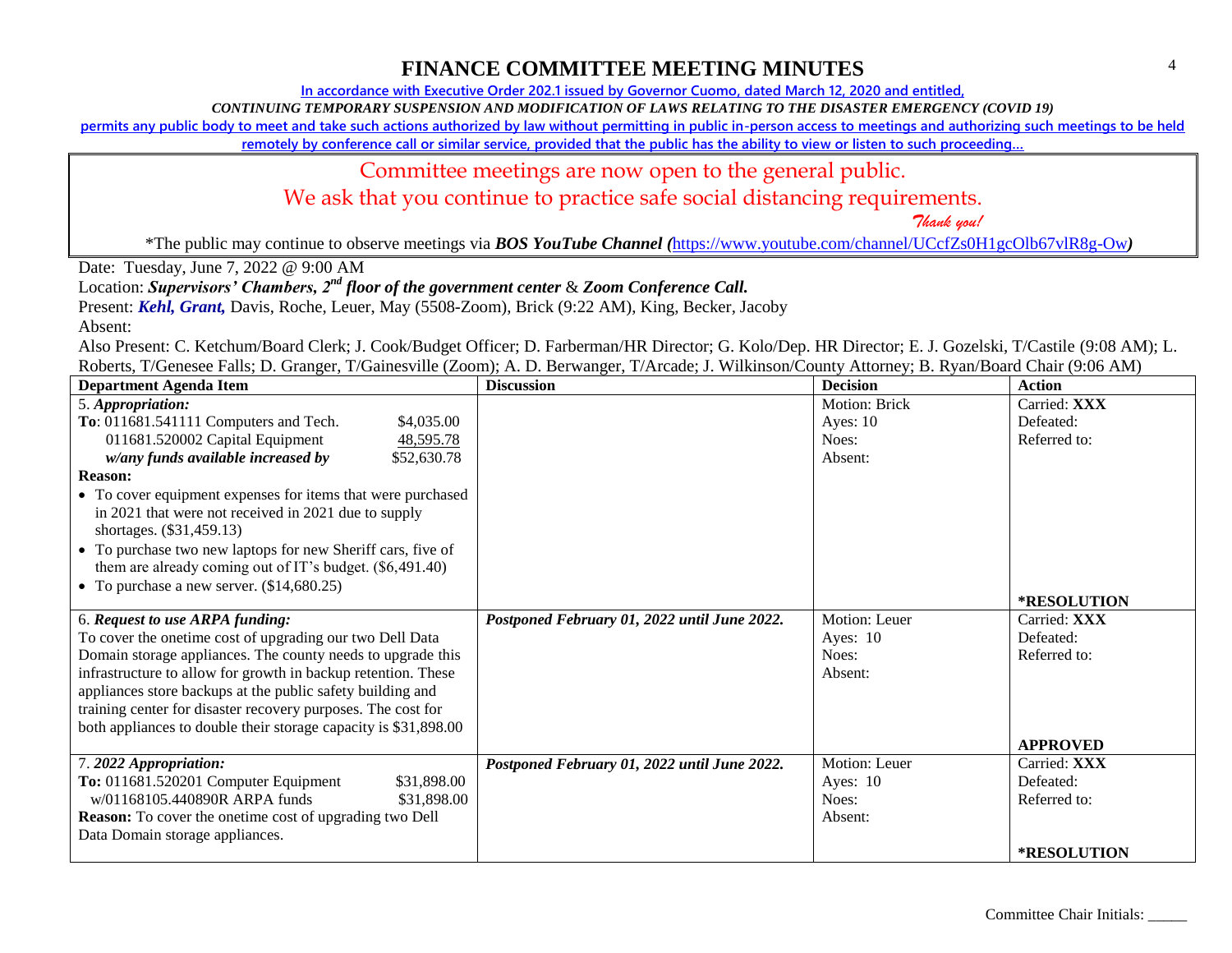**In accordance with Executive Order 202.1 issued by Governor Cuomo, dated March 12, 2020 and entitled,**

*CONTINUING TEMPORARY SUSPENSION AND MODIFICATION OF LAWS RELATING TO THE DISASTER EMERGENCY (COVID 19)*

**permits any public body to meet and take such actions authorized by law without permitting in public in-person access to meetings and authorizing such meetings to be held** 

remotely by conference call or similar service, provided that the public has the ability to view or listen to such proceeding...

### Committee meetings are now open to the general public.

We ask that you continue to practice safe social distancing requirements.

 *Thank you!*

\*The public may continue to observe meetings via *BOS YouTube Channel (*<https://www.youtube.com/channel/UCcfZs0H1gcOlb67vlR8g-Ow>*)*

Date: Tuesday, June 7, 2022 @ 9:00 AM

Location: *Supervisors' Chambers, 2nd floor of the government center* & *Zoom Conference Call.*

Present: *Kehl, Grant,* Davis, Roche, Leuer, May (5508-Zoom), Brick (9:22 AM), King, Becker, Jacoby

Absent:

Also Present: C. Ketchum/Board Clerk; J. Cook/Budget Officer; D. Farberman/HR Director; G. Kolo/Dep. HR Director; E. J. Gozelski, T/Castile (9:08 AM); L. Roberts, T/Genesee Falls; D. Granger, T/Gainesville (Zoom); A. D. Berwanger, T/Arcade; J. Wilkinson/County Attorney; B. Ryan/Board Chair (9:06 AM)

| Department Agenda Item                                                                                                    | Discussion | Decision                                                      | Action |
|---------------------------------------------------------------------------------------------------------------------------|------------|---------------------------------------------------------------|--------|
| Wvo.<br>Community Hospital w/M. Corcimiglia, R. Kosmerl & D. Kobis<br>Co. \                                               |            |                                                               |        |
| Hospital Administrator Kobis attended his first Finance Committee meeting of the Board of Supervisors today. <sup>7</sup> |            | " Introductions of Supervisors and attending Dept. Heads were |        |

*made.*

| <b>General Update</b>                                                                                                                                                                                                                                                                                                                                                                                                                                                                                                                                                         |                                                                                                                                                                                                                                                                                                                                                                             | Motion:<br>Ayes:<br>Noes:<br>Absent:                   | Carried:<br>Defeated:<br>Referred to:     |
|-------------------------------------------------------------------------------------------------------------------------------------------------------------------------------------------------------------------------------------------------------------------------------------------------------------------------------------------------------------------------------------------------------------------------------------------------------------------------------------------------------------------------------------------------------------------------------|-----------------------------------------------------------------------------------------------------------------------------------------------------------------------------------------------------------------------------------------------------------------------------------------------------------------------------------------------------------------------------|--------------------------------------------------------|-------------------------------------------|
| 2. Amend approval with COUNTY OF WYOMING, 143<br>North Main Street, Warsaw, NY 14569, related to a 1-year<br>interdepartmental cooperation agreement renewal for shared<br>services provided by Human Resources, not to exceed<br>\$425,375 [\$415,000 in 2021, \$406,000 in 2020, \$390,000 in<br>2019, \$325,000 in 2018, \$250,000 in 2017, 2016, 2015, 2014,<br>2013, 2012] effective $01/01/2022 - 12/31/2022$ , as follows:<br>Increase the not to exceed amount from \$425,375 to an<br>amount not to exceed $$500,000$ for the period $06/01/2022$<br>$-012/31/2022.$ | Committee 02/01/2022<br>item was approved by the BOM on<br>This<br>05/24/2022.<br>since<br>that<br>time<br>received<br>we<br>notification by Budget Officer Cook, that the<br>period should be $04/01/2022 - 12/31/2022$ . This<br>item will be coming back to committee at the July<br>2022 meeting as it will be amended again at the<br>BOM meeting on 06/28/2022 first. | <b>Motion: Davis</b><br>Ayes: $10$<br>Noes:<br>Absent: | Carried: XXX<br>Defeated:<br>Referred to: |
|                                                                                                                                                                                                                                                                                                                                                                                                                                                                                                                                                                               |                                                                                                                                                                                                                                                                                                                                                                             |                                                        | <b>APPROVED</b>                           |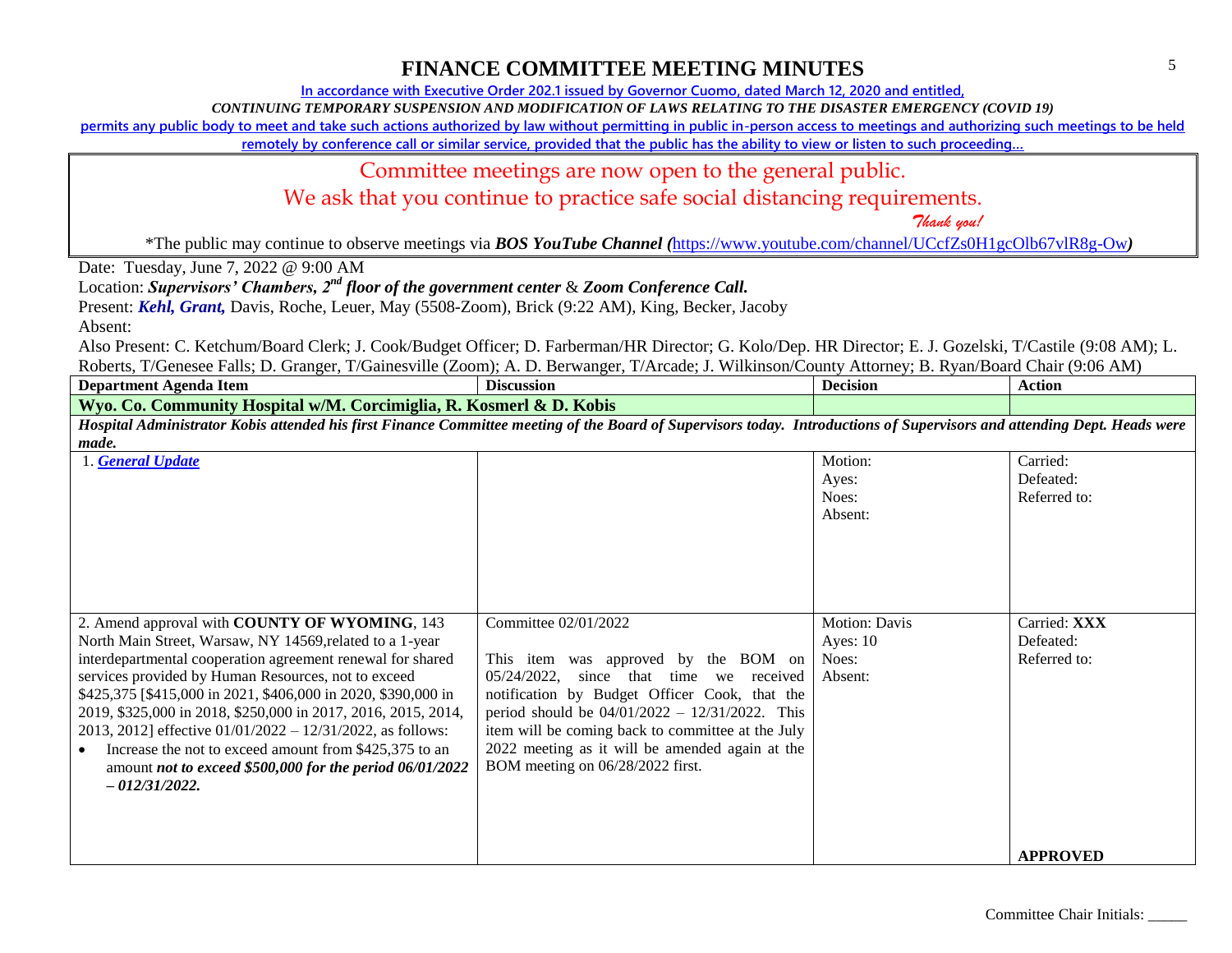6

### **FINANCE COMMITTEE MEETING MINUTES**

**In accordance with Executive Order 202.1 issued by Governor Cuomo, dated March 12, 2020 and entitled,**

*CONTINUING TEMPORARY SUSPENSION AND MODIFICATION OF LAWS RELATING TO THE DISASTER EMERGENCY (COVID 19)*

**permits any public body to meet and take such actions authorized by law without permitting in public in-person access to meetings and authorizing such meetings to be held** 

remotely by conference call or similar service, provided that the public has the ability to view or listen to such proceeding...

#### Committee meetings are now open to the general public.

We ask that you continue to practice safe social distancing requirements.

 *Thank you!*

\*The public may continue to observe meetings via *BOS YouTube Channel (*<https://www.youtube.com/channel/UCcfZs0H1gcOlb67vlR8g-Ow>*)*

Date: Tuesday, June 7, 2022 @ 9:00 AM

Location: *Supervisors' Chambers, 2nd floor of the government center* & *Zoom Conference Call.*

Present: *Kehl, Grant,* Davis, Roche, Leuer, May (5508-Zoom), Brick (9:22 AM), King, Becker, Jacoby

Absent:

| <b>Department Agenda Item</b>                                    | <b>Discussion</b>                         | <b>Decision</b>      | Action             |
|------------------------------------------------------------------|-------------------------------------------|----------------------|--------------------|
| 3. Amend Resolution #21-243 approved on $05/11/2021$ with        | No longer funded by the Greater Rochester | <b>Motion: Davis</b> | Carried: XXX       |
| PETER COGGIOLA, PNP, 4470 Jordan Road, Silver                    | <b>Health Foundation.</b>                 | Ayes: $10$           | Defeated:          |
| Springs, NY 14550, related to a psychiatric consultation         |                                           | Noes:                | Referred to:       |
| services agreement to provide 1 hour per week of psychiatric     |                                           | Absent:              |                    |
| consultation to primary care office as part of the collaborative |                                           |                      |                    |
| care program, not to exceed \$7,800 (funded by the Greater       |                                           |                      |                    |
| Rochester Health Foundation), effective 04/01/2021 -             |                                           |                      |                    |
| 04/01/2022, as follows:                                          |                                           |                      |                    |
| • Extend the term of the agreement from $04/01/2021 -$           |                                           |                      |                    |
| 04/01/2022 through $04/01/2022 - 04/01/2024$ .                   |                                           |                      | <b>*RESOLUTION</b> |
| 5. Professional Service Contract, all Physician Contracts        |                                           | <b>Motion: Davis</b> | Carried: XXX       |
| and/or $$50,001$ or greater:                                     |                                           | Ayes: $10$           | Defeated:          |
| Authorize the Hospital Administrator (or appointed designee)     |                                           | Noes:                | Referred to:       |
| to sign a locum staffing agreement with FLOYD LEE                |                                           | Absent:              |                    |
| LOCUMS, INC., 67 Moultrie Street, Suite A, Charleston, SC        |                                           |                      |                    |
| 29403, not to exceed \$200,000 per year, effective 06/01/2022    |                                           |                      |                    |
| $-0.5/31/2023$ .                                                 |                                           |                      | <b>*RESOLUTION</b> |
| 6. Professional Service Contract, all Physician Contracts        |                                           | Motion: Davis        | Carried: XXX       |
| and/or $$50,001$ or greater:                                     |                                           | Ayes: $10$           | Defeated:          |
| Authorize the Hospital Administrator (or appointed designee)     |                                           | Noes:                | Referred to:       |
| to sign an employment agreement – Schedule P with                |                                           | Absent:              |                    |
| DEBRA A. BROWN, NP, 6682 Swyers Road, Castile, NY                |                                           |                      |                    |
| 14427, to perform professional medical services at the           |                                           |                      |                    |
| Hospital's affiliated Internal Medicine Group offices,           |                                           |                      |                    |
| \$131,400 per year, effective 07/01/2022.                        |                                           |                      |                    |
|                                                                  |                                           |                      | <b>*RESOLUTION</b> |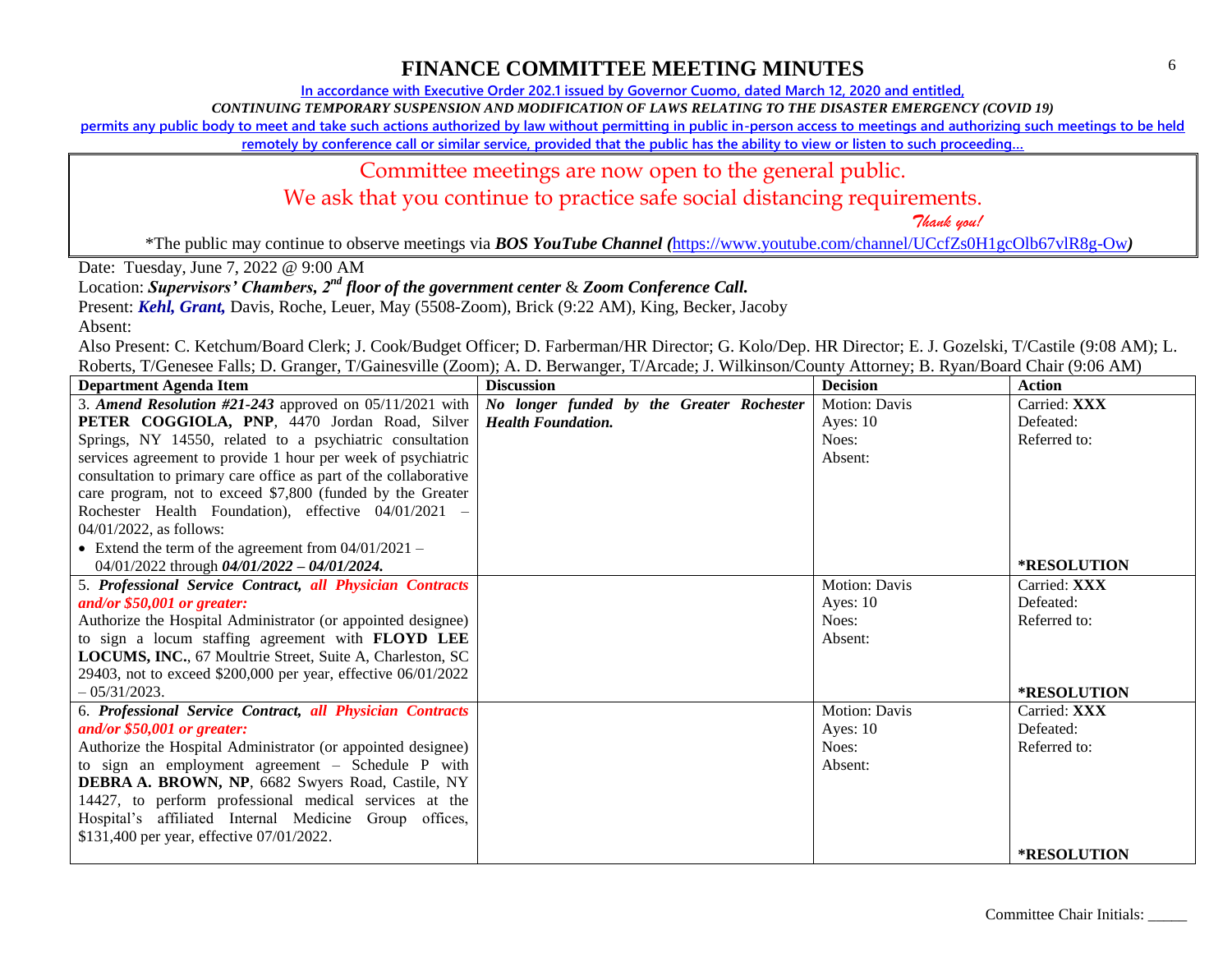**In accordance with Executive Order 202.1 issued by Governor Cuomo, dated March 12, 2020 and entitled,**

*CONTINUING TEMPORARY SUSPENSION AND MODIFICATION OF LAWS RELATING TO THE DISASTER EMERGENCY (COVID 19)*

**permits any public body to meet and take such actions authorized by law without permitting in public in-person access to meetings and authorizing such meetings to be held** 

**remotely by conference call or similar service, provided that the public has the ability to view or listen to such proceeding…**

#### Committee meetings are now open to the general public.

We ask that you continue to practice safe social distancing requirements.

 *Thank you!*

\*The public may continue to observe meetings via *BOS YouTube Channel (*<https://www.youtube.com/channel/UCcfZs0H1gcOlb67vlR8g-Ow>*)*

Date: Tuesday, June 7, 2022 @ 9:00 AM

Location: *Supervisors' Chambers, 2nd floor of the government center* & *Zoom Conference Call.*

Present: *Kehl, Grant,* Davis, Roche, Leuer, May (5508-Zoom), Brick (9:22 AM), King, Becker, Jacoby

Absent:

| <b>Department Agenda Item</b>                                 | <b>Discussion</b>                           | <b>Decision</b> | <b>Action</b>      |
|---------------------------------------------------------------|---------------------------------------------|-----------------|--------------------|
| 7. Professional Service Contract, all Physician Contracts     |                                             | Motion: Davis   | Carried: XXX       |
| and/or $$50,001$ or greater:                                  |                                             | Ayes: $10$      | Defeated:          |
| Authorize the Hospital Administrator (or appointed designee)  |                                             | Noes:           | Referred to:       |
| to sign a nurse staffing agreement with MERIDIAN NURSE        |                                             | Absent:         |                    |
| RECRUITERS, 471 North Broadway #139, Jericho, NY              |                                             |                 |                    |
| 11753, to provide nurse agency staffing, not to exceed        |                                             |                 |                    |
| \$500,000 per year, $06/01/2022 - 05/31/2024$ .               |                                             |                 |                    |
|                                                               |                                             |                 |                    |
|                                                               |                                             |                 |                    |
|                                                               |                                             |                 |                    |
|                                                               |                                             |                 |                    |
|                                                               |                                             |                 | <b>*RESOLUTION</b> |
| 8. Professional Service Contract, all Physician Contracts     | Salary Schedule P was previously amended by | Motion: Davis   | Carried: XXX       |
| and/or \$50,001 or greater:                                   | Resolutions # 22-229 and #22-306.           | Ayes: $10$      | Defeated:          |
| Authorize the Hospital Administrator (or appointed designee)  |                                             | Noes:           | Referred to:       |
| to sign a 3-year employment agreement $-$ Schedule P with     |                                             | Absent:         |                    |
| DAVID M. PRIVITERA, MD, 16 Merryhill Lane, Pittsford,         |                                             |                 |                    |
| NY 14534, to provide Orthopaedic services, not to exceed      |                                             |                 |                    |
| \$510,000 per year plus a stipend in an amount of \$62.30 per |                                             |                 |                    |
| wRVU in excess of 3,325 wRVUs first six months (to be paid    |                                             |                 |                    |
| in July) and an amount of \$62.30 per wRVU in excess of       |                                             |                 |                    |
| 3,325 wRVUs second six months (to be paid in December),       |                                             |                 |                    |
| effective 06/30/2022 - 06/29/2025.                            |                                             |                 |                    |
|                                                               |                                             |                 |                    |
|                                                               |                                             |                 |                    |
|                                                               |                                             |                 | <b>*RESOLUTION</b> |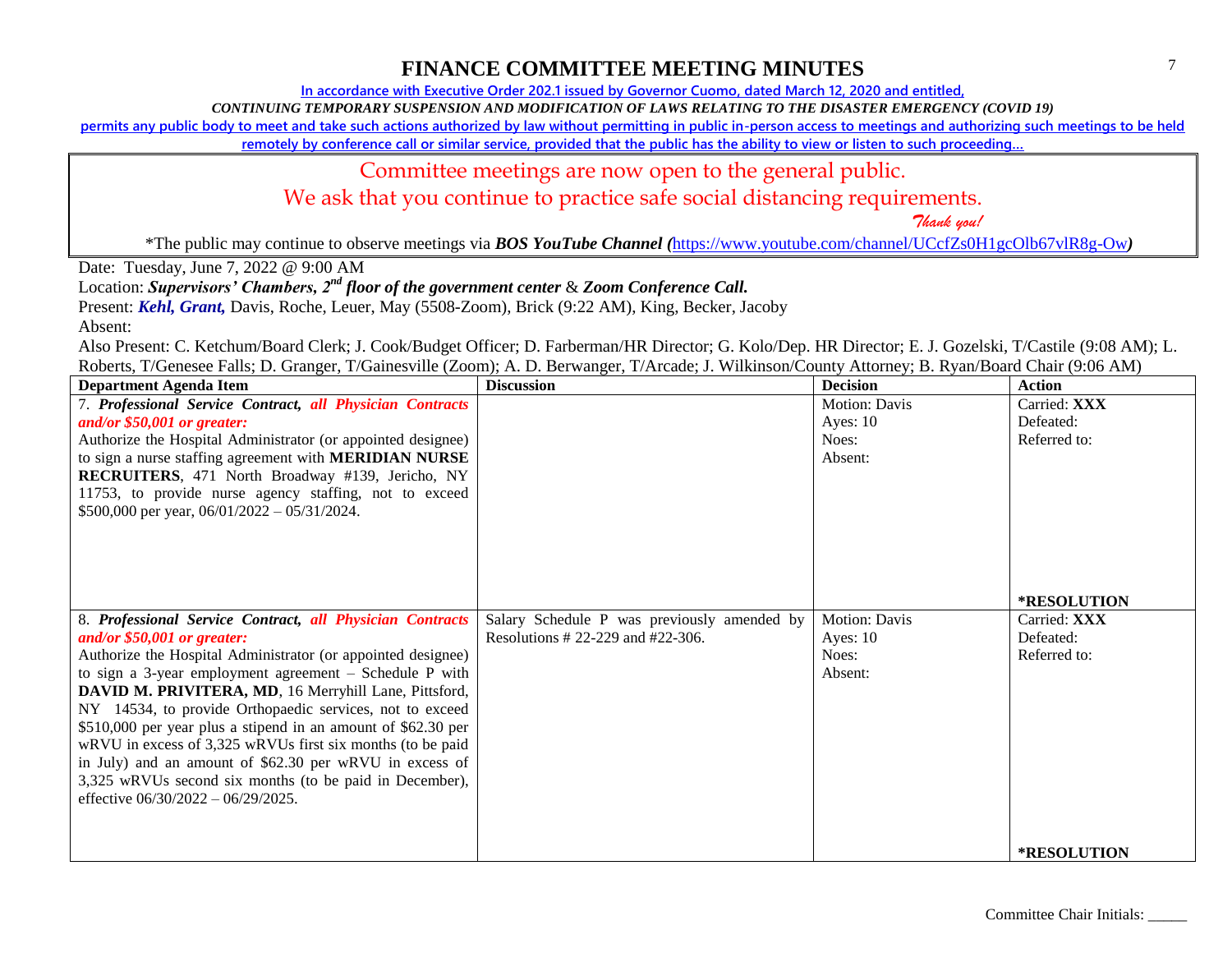**In accordance with Executive Order 202.1 issued by Governor Cuomo, dated March 12, 2020 and entitled,**

*CONTINUING TEMPORARY SUSPENSION AND MODIFICATION OF LAWS RELATING TO THE DISASTER EMERGENCY (COVID 19)*

**permits any public body to meet and take such actions authorized by law without permitting in public in-person access to meetings and authorizing such meetings to be held** 

**remotely by conference call or similar service, provided that the public has the ability to view or listen to such proceeding…**

### Committee meetings are now open to the general public.

We ask that you continue to practice safe social distancing requirements.

 *Thank you!*

\*The public may continue to observe meetings via *BOS YouTube Channel (*<https://www.youtube.com/channel/UCcfZs0H1gcOlb67vlR8g-Ow>*)*

Date: Tuesday, June 7, 2022 @ 9:00 AM

Location: *Supervisors' Chambers, 2nd floor of the government center* & *Zoom Conference Call.*

Present: *Kehl, Grant,* Davis, Roche, Leuer, May (5508-Zoom), Brick (9:22 AM), King, Becker, Jacoby

Absent:

| <b>Department Agenda Item</b>                                  | <b>Discussion</b> | <b>Decision</b>      | <b>Action</b> |
|----------------------------------------------------------------|-------------------|----------------------|---------------|
| 9. Amend Salary Schedule C as follows:                         |                   | <b>Motion: Davis</b> | Carried: XXX  |
| Set the salary of the 1.00 FTE Chief Financial Officer         |                   | Ayes: $10$           | Defeated:     |
| position (Position Code #01.112.500) under FISCAL              |                   | Noes:                | Referred to:  |
| <b>SERVICES</b> at \$225,000 per year, position available date |                   | Absent:              |               |
| 05/10/2022.                                                    |                   |                      |               |
| Create one (1) 1.00 FTE Director of Clinic Operations          |                   |                      |               |
| position (Position Code #TBD) under CLINIC                     |                   |                      |               |
| ADMINISTRATION and set the salary at \$92,000 per              |                   |                      |               |
| year, effective 06/01/2022.                                    |                   |                      |               |
| Abolish one (1) 1.00 FTE Clinic Office Manager position        |                   |                      |               |
| (Position Code #02.206.525)<br><b>CLINIC</b><br>under          |                   |                      |               |
| ADMINISTRATION, effective 06/01/2022.                          |                   |                      |               |
| Include a Stipend for the 1.00 FTE Nursing Facility            |                   |                      |               |
| Administrator position (Position Code # 01.120.293)            |                   |                      |               |
| under NURSING FACILITY ADMINISTRATION in the                   |                   |                      |               |
| amount of \$20,000, effective 06/15/2022.                      |                   |                      |               |
| Include a Stipend for the 1.00 FTE Chief Operating             |                   |                      |               |
| Officer position (Position Code #01.150.300) under             |                   |                      |               |
| ADMINISTRATION in the amount of \$20,000, effective            |                   |                      |               |
| $06/15/2022$ .                                                 |                   |                      |               |
| Include a Stipend for the 1.00 FTE Executive Assistant         |                   |                      |               |
| (Position Code #12.177.571)<br>position<br>under               |                   |                      |               |
| ADMINISTRATION in the amount of \$10,000, effective            |                   |                      |               |
| 06/15/2022.                                                    |                   |                      |               |
| Include a Stipend for the 1.00 FTE Chief Nursing Officer       |                   |                      |               |
| position (Position Code #01.628.607) under NURSING             |                   |                      |               |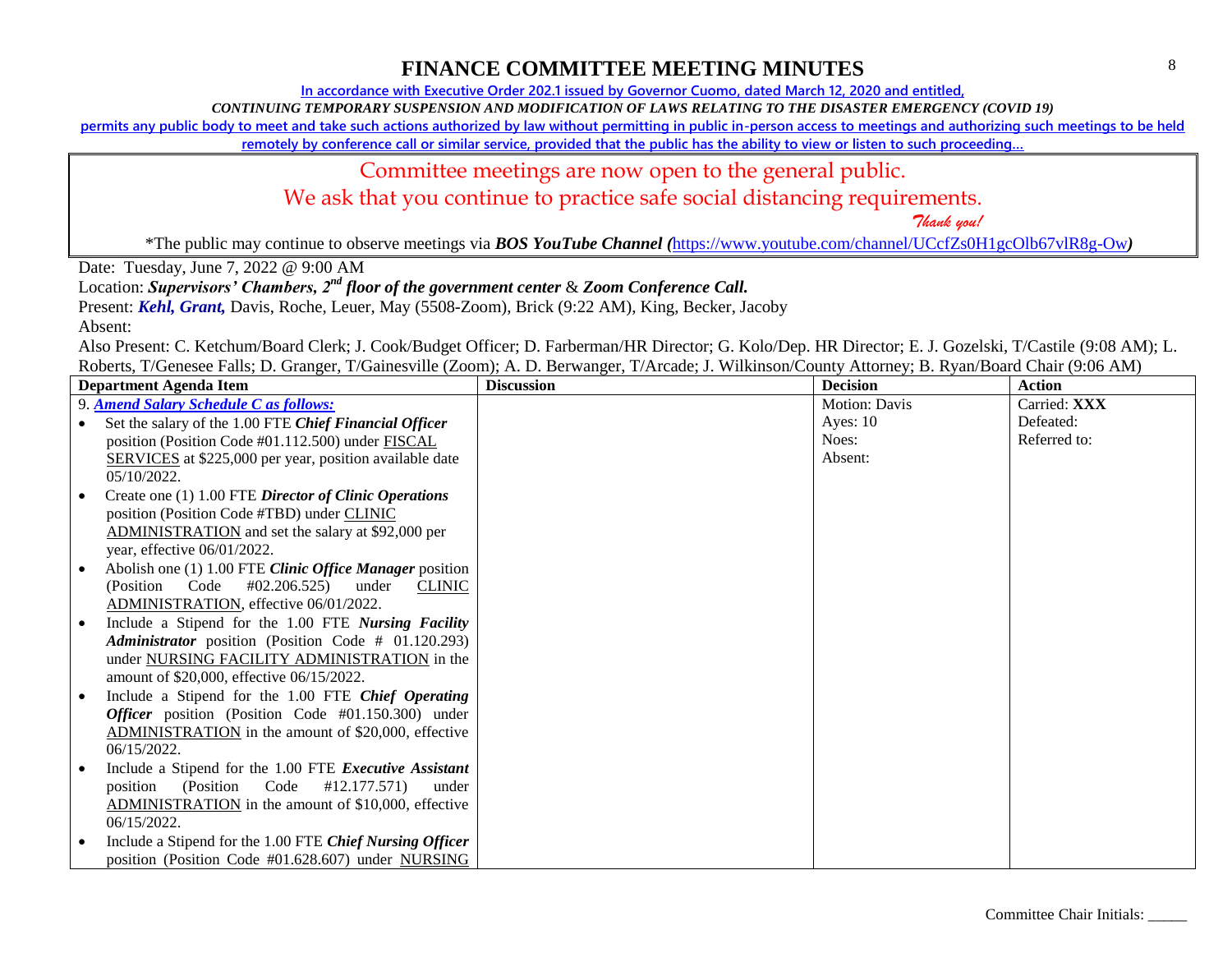**In accordance with Executive Order 202.1 issued by Governor Cuomo, dated March 12, 2020 and entitled,**

*CONTINUING TEMPORARY SUSPENSION AND MODIFICATION OF LAWS RELATING TO THE DISASTER EMERGENCY (COVID 19)*

**permits any public body to meet and take such actions authorized by law without permitting in public in-person access to meetings and authorizing such meetings to be held** 

**remotely by conference call or similar service, provided that the public has the ability to view or listen to such proceeding…**

### Committee meetings are now open to the general public.

We ask that you continue to practice safe social distancing requirements.

 *Thank you!*

\*The public may continue to observe meetings via *BOS YouTube Channel (*<https://www.youtube.com/channel/UCcfZs0H1gcOlb67vlR8g-Ow>*)*

Date: Tuesday, June 7, 2022 @ 9:00 AM

Location: *Supervisors' Chambers, 2nd floor of the government center* & *Zoom Conference Call.*

Present: *Kehl, Grant,* Davis, Roche, Leuer, May (5508-Zoom), Brick (9:22 AM), King, Becker, Jacoby

Absent:

| <b>Department Agenda Item</b>                                 | <b>Discussion</b> | <b>Decision</b>      | <b>Action</b>      |
|---------------------------------------------------------------|-------------------|----------------------|--------------------|
| ADMINISTRATION (ACUTE) in the amount of \$2,500,              |                   |                      |                    |
| effective 06/15/2022.                                         |                   |                      |                    |
| Include a Stipend for the 1.00 FTE Director of                |                   |                      |                    |
| <b>Behavioral Health position (Position Code #01.152.423)</b> |                   |                      |                    |
| under MENTAL HEALTH UNIT in the amount of                     |                   |                      |                    |
| \$2,500, effective 06/15/2022.                                |                   |                      | <b>*RESOLUTION</b> |
| 10. <b>Amend Salary Schedule P as follows:</b>                |                   | <b>Motion: Davis</b> | Carried: XXX       |
| Set the salary of one (1) Nurse Practitioner position         |                   | Ayes: $10$           | Defeated:          |
| (Position Code #17.120.311) under WYOMING                     |                   | Noes:                | Referred to:       |
| COUNTY INTERNAL MEDICINE at \$131,400 per year,               |                   | Absent:              |                    |
| effective 07/01/2022.                                         |                   |                      |                    |
| Change the <i>Mid-Level Provider</i> position (Position Code  |                   |                      |                    |
| #17.110.443) under PEDIATRIC CLINIC from 0.60 FTE             |                   |                      |                    |
| to 1.00 FTE, effective 07/10/2022.                            |                   |                      |                    |
| Abolish the Stipend for Mid-Level Provider (0.6 FTE)          |                   |                      |                    |
| position (Position Code #17.110.443) under PEDIATRIC          |                   |                      |                    |
| CLINIC, effective 07/09/2022.                                 |                   |                      |                    |
| Create one (1) 1.00 FTE Nurse Practitioner position           |                   |                      |                    |
| (Position Code #TBD) under PEDIATRIC CLINIC and               |                   |                      |                    |
| set the salary at \$100,000, position available date          |                   |                      |                    |
| $0.5/29/2022$ .                                               |                   |                      |                    |
| Abolish one 1.00 FTE Family Practice Physician                |                   |                      |                    |
| <b>Provider</b> position (Position Code #10.112.587) under    |                   |                      |                    |
| WYOMING COUNTY FAMILY<br>MEDICINE                             |                   |                      |                    |
| CASTILE, effective 06/12/2022.                                |                   |                      |                    |
|                                                               |                   |                      | <b>*RESOLUTION</b> |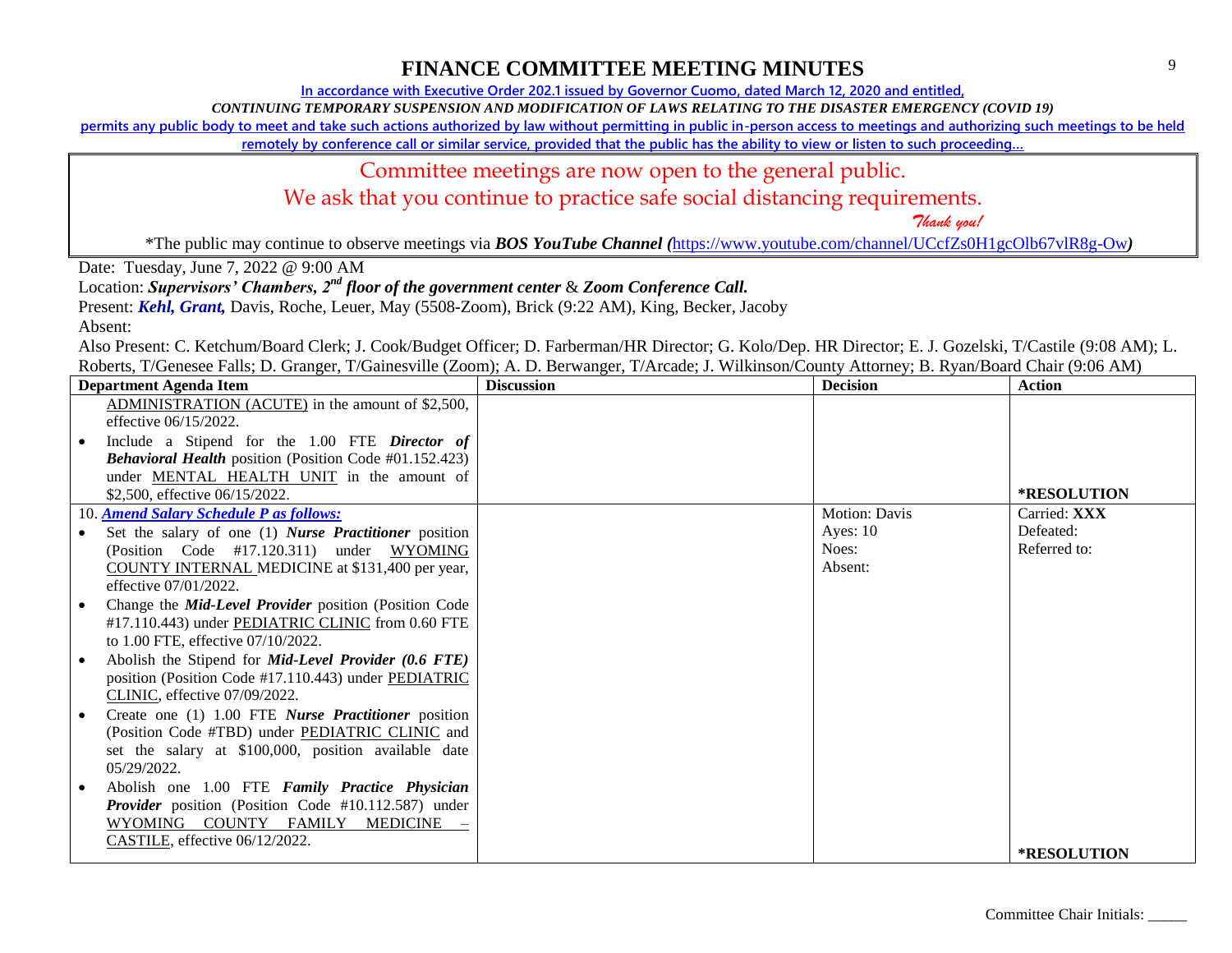**In accordance with Executive Order 202.1 issued by Governor Cuomo, dated March 12, 2020 and entitled,**

*CONTINUING TEMPORARY SUSPENSION AND MODIFICATION OF LAWS RELATING TO THE DISASTER EMERGENCY (COVID 19)*

**permits any public body to meet and take such actions authorized by law without permitting in public in-person access to meetings and authorizing such meetings to be held** 

**remotely by conference call or similar service, provided that the public has the ability to view or listen to such proceeding…**

### Committee meetings are now open to the general public.

We ask that you continue to practice safe social distancing requirements.

 *Thank you!*

\*The public may continue to observe meetings via *BOS YouTube Channel (*<https://www.youtube.com/channel/UCcfZs0H1gcOlb67vlR8g-Ow>*)*

Date: Tuesday, June 7, 2022 @ 9:00 AM

Location: *Supervisors' Chambers, 2nd floor of the government center* & *Zoom Conference Call.*

Present: *Kehl, Grant,* Davis, Roche, Leuer, May (5508-Zoom), Brick (9:22 AM), King, Becker, Jacoby

Absent:

| <b>Department Agenda Item</b>                                  | <b>Discussion</b>                             | <b>Decision</b>      | <b>Action</b>             |
|----------------------------------------------------------------|-----------------------------------------------|----------------------|---------------------------|
| 11. Approve Memorandums of Understanding (MOU) with            | FYI - The details should be coming from Dan   | Motion:              | Carried:                  |
| <b>CSEA</b> for:                                               | Farberman                                     | Ayes:                | Defeated:                 |
| Dialysis RN (Revised), signed 05/18/2022<br>$\bullet$          |                                               | Noes:                | Referred to:              |
| Dialysis RN Team Leader (Revised), signed<br>$\bullet$         |                                               | Absent:              |                           |
| 05/18/2022                                                     |                                               |                      |                           |
| Respiratory Therapist I, II & Senior, signed<br>$\bullet$      |                                               |                      |                           |
| 05/18/2022                                                     |                                               |                      |                           |
| Corrections to the Wage Progression Schedules "A"<br>$\bullet$ |                                               |                      |                           |
| and "WCCHS" of the Collective Bargaining                       |                                               |                      | No Action Required.       |
| Agreement, signed 05/18/2022                                   |                                               |                      | <b>Taken during Human</b> |
|                                                                |                                               |                      | <b>Resource Committee</b> |
|                                                                |                                               |                      |                           |
|                                                                |                                               |                      |                           |
| 12. The Interim CFO will be preparing a communication to       | There was a brief discussion relative to an   | <b>Motion: Davis</b> | Carried: XXX              |
| request a transfer of funds from the Wyoming County            | anticipated \$2M FEMA funding payment and     | Ayes: $10$           | Defeated:                 |
| Treasurer in the amount of \$2.4 million from the remaining    | Dep. Co. Treasurer LaWall mentioned a \$2M    | Noes:                | Referred to:              |
| budgeted amount for the hospital.                              | retirement payment loan to WCCH that needs to | Absent:              |                           |
| \$3 million was previously approved as part of the budget.     | be addressed for repayment.                   |                      |                           |
|                                                                |                                               |                      |                           |
|                                                                |                                               |                      |                           |
|                                                                |                                               |                      |                           |
|                                                                |                                               |                      |                           |
|                                                                |                                               |                      |                           |
|                                                                |                                               |                      |                           |
|                                                                |                                               |                      | <b>APPROVED</b>           |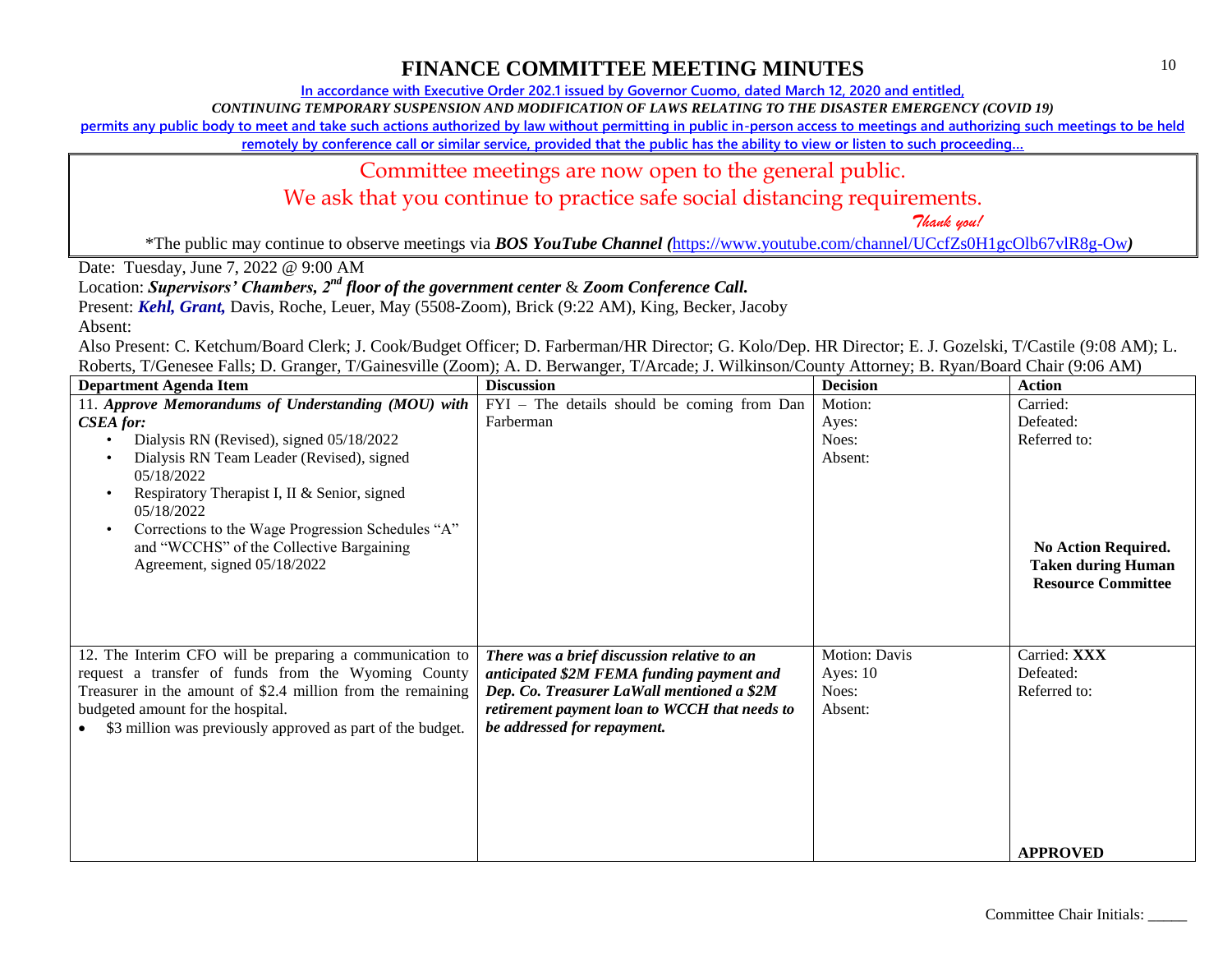**In accordance with Executive Order 202.1 issued by Governor Cuomo, dated March 12, 2020 and entitled,**

*CONTINUING TEMPORARY SUSPENSION AND MODIFICATION OF LAWS RELATING TO THE DISASTER EMERGENCY (COVID 19)*

**permits any public body to meet and take such actions authorized by law without permitting in public in-person access to meetings and authorizing such meetings to be held** 

remotely by conference call or similar service, provided that the public has the ability to view or listen to such proceeding...

### Committee meetings are now open to the general public.

We ask that you continue to practice safe social distancing requirements.

 *Thank you!*

\*The public may continue to observe meetings via *BOS YouTube Channel (*<https://www.youtube.com/channel/UCcfZs0H1gcOlb67vlR8g-Ow>*)*

Date: Tuesday, June 7, 2022 @ 9:00 AM

Location: *Supervisors' Chambers, 2nd floor of the government center* & *Zoom Conference Call.*

Present: *Kehl, Grant,* Davis, Roche, Leuer, May (5508-Zoom), Brick (9:22 AM), King, Becker, Jacoby

Absent:

| <b>Department Agenda Item</b>                                   | <b>Discussion</b>                                      | <b>Decision</b>           | <b>Action</b>      |
|-----------------------------------------------------------------|--------------------------------------------------------|---------------------------|--------------------|
| 4. Amend Resolution #21-243 approved on 05/11/2021 with         | Resolution #22-099 approved on 02/08/2022              | Motion: Grant             | Carried: XXX       |
| <b>GARFUNKEL WILD, PC, 111 Great Neck Road, Great</b>           | • Extends contract by one year, through $12/31/22$ .   | Ayes: 7                   | Defeated:          |
| Neck, NY 11021, related to a legal engagement to retain firm    |                                                        | Noes: 3 Roche, Leuer, May | Referred to:       |
| to provide legal advice and related services in connection with |                                                        | Absent:                   |                    |
| general regulatory matters, routine business transactions, and  |                                                        |                           |                    |
| other routine general healthcare matters, not to exceed         |                                                        |                           |                    |
| \$10,000 per month effective $01/01/2021 - 12/31/2021$ , as     |                                                        |                           |                    |
| follows:                                                        |                                                        |                           |                    |
| • Increase the contract amount an additional $$186,703.05$ to   |                                                        |                           |                    |
| include invoices received for services rendered for the         |                                                        |                           |                    |
| periods April 2020, October 2020, December 2020, January        |                                                        |                           |                    |
| 2021, May 2021 – December 2021. These services fall             |                                                        |                           |                    |
| under Exhibit A, Fee Proposal, Section B, Hourly Billing        |                                                        |                           |                    |
| Matters classification and are outside the scope of the         |                                                        |                           | <b>Non-Consent</b> |
| monthly general retainer.                                       |                                                        |                           | <b>RESOLUTION</b>  |
| 9:30 AM Treasurer w/R. LaWall                                   |                                                        |                           |                    |
| Sales tax update and financial statements                       |                                                        | Motion:                   | Carried:           |
|                                                                 |                                                        | Ayes:                     | Defeated:          |
|                                                                 |                                                        | Noes:                     | Referred to:       |
|                                                                 |                                                        | Absent:                   |                    |
| 2. Amend Salary Schedule "S":                                   | Leann Becker was not awarded the 2022 COLA             | Motion: King              | Carried: XXX       |
| Set the salary of the Fiscal Administrator under                | <i>increase when she was the Fiscal Administrator.</i> | Ayes: $10$                | Defeated:          |
| TREASURER to reflect an hourly wage of \$23.56 COLA             |                                                        | Noes:                     | Referred to:       |
| increase effective January 1, 2022                              |                                                        | Absent:                   |                    |
|                                                                 |                                                        |                           |                    |
|                                                                 |                                                        |                           | *RESOLUTION        |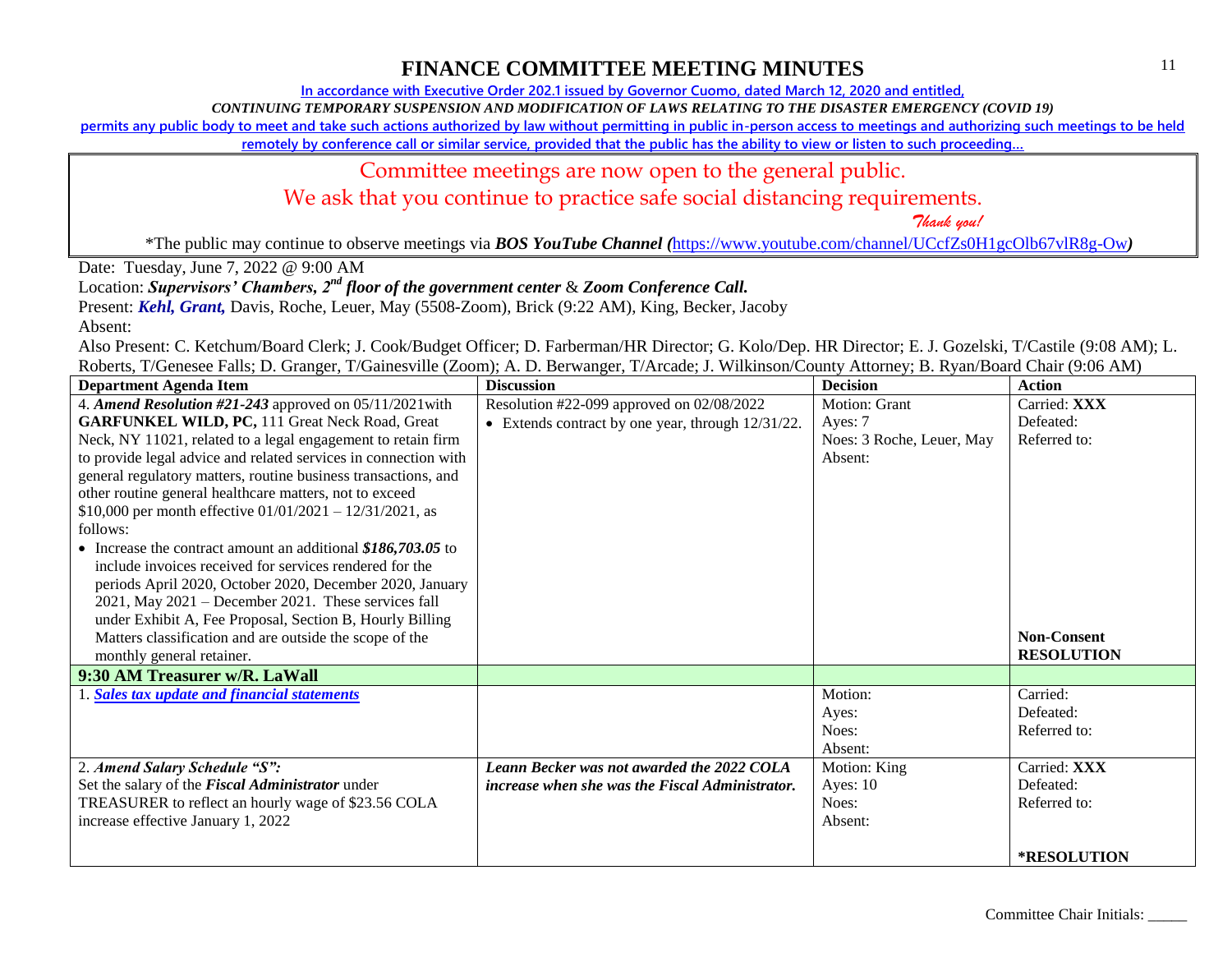**In accordance with Executive Order 202.1 issued by Governor Cuomo, dated March 12, 2020 and entitled,**

*CONTINUING TEMPORARY SUSPENSION AND MODIFICATION OF LAWS RELATING TO THE DISASTER EMERGENCY (COVID 19)*

**permits any public body to meet and take such actions authorized by law without permitting in public in-person access to meetings and authorizing such meetings to be held** 

remotely by conference call or similar service, provided that the public has the ability to view or listen to such proceeding...

### Committee meetings are now open to the general public.

We ask that you continue to practice safe social distancing requirements.

 *Thank you!*

\*The public may continue to observe meetings via *BOS YouTube Channel (*<https://www.youtube.com/channel/UCcfZs0H1gcOlb67vlR8g-Ow>*)*

Date: Tuesday, June 7, 2022 @ 9:00 AM

Location: *Supervisors' Chambers, 2nd floor of the government center* & *Zoom Conference Call.*

Present: *Kehl, Grant,* Davis, Roche, Leuer, May (5508-Zoom), Brick (9:22 AM), King, Becker, Jacoby

Absent:

| <b>Department Agenda Item</b>                                                                                   | <b>Discussion</b>              | <b>Decision</b> | <b>Action</b>      |
|-----------------------------------------------------------------------------------------------------------------|--------------------------------|-----------------|--------------------|
| 3. Appropriation:                                                                                               | Robin LaWall                   | Motion: Brick   | Carried: XXX       |
| To: 011325.510801 Employee Phone Reimb.<br>\$720.00                                                             | Leann Becker                   | Ayes: $10$      | Defeated:          |
| w/any funds available increased by same                                                                         | Deborah Koerner                | Noes:           | Referred to:       |
| <b>Reason:</b> To pay unbudgeted cell phone reimbursement for the                                               |                                | Absent:         |                    |
| department for 2022.                                                                                            |                                |                 | <b>*RESOLUTION</b> |
| 4. Overnight Travel Authorization:                                                                              | Personal vehicle will be used. | Motion: Leuer   | Carried: XXX       |
| R. LaWall to attend NYS County Treasurers' and Finance                                                          |                                | Ayes: $10$      | Defeated:          |
| Officers Summer Conference, August 7-10, 2022 in                                                                |                                | Noes:           | Referred to:       |
| Monticello, NY. Conference expense is \$225.00; Hotel Cost                                                      |                                | Absent:         |                    |
| \$149/night and is budgeted. TASC to cover the expense.                                                         |                                |                 | <b>APPROVED</b>    |
| 9:45 AM Real Property Tax Services w/S. Lippincott                                                              |                                |                 |                    |
| 1. Permission to Fill:                                                                                          |                                | Motion: Leuer   | Carried: XXX       |
| <b>Real Property Tax Services</b>                                                                               |                                | Ayes: 10        | Defeated:          |
| One (1) position of <b>RPTS</b> Assessor (1.00 FTE) (Position Code                                              |                                | Noes:           | Referred to:       |
| 013.0002); position available date is August 15, 2022.                                                          |                                | Absent:         |                    |
| Approved salary/wage range: Based on participating Towns                                                        |                                |                 | <b>APPROVED</b>    |
| 2. Discussion: Per Planning Committee discussion over Countywide Zoning.                                        |                                | Motion:         | Carried:           |
| 25% contribution from all Towns to County-wide Assessing Program levy                                           |                                | Ayes:           | Defeated:          |
| Supervisor Davis, T/Covington explained that this discussion was requested to shine a lite on the Countywide    |                                | Noes:           | Referred to:       |
| Zoning Program cost. Many of the Supervisors felt that Countywide Zoning should also be levy neutral.           |                                | Absent:         |                    |
| Board Chair Ryan, T/Warsaw suggested adding language to these contracts stating once you are in the program     |                                |                 |                    |
| you cannot opt out.                                                                                             |                                |                 |                    |
| Director Lippincott explained that another way to accomplish Countywide Assessing is for Towns to give up their |                                |                 |                    |
| Assessing Unit status to the county. However, towns would all have to do this at the same time and this would   |                                |                 |                    |
| require permission from NYS.                                                                                    |                                |                 |                    |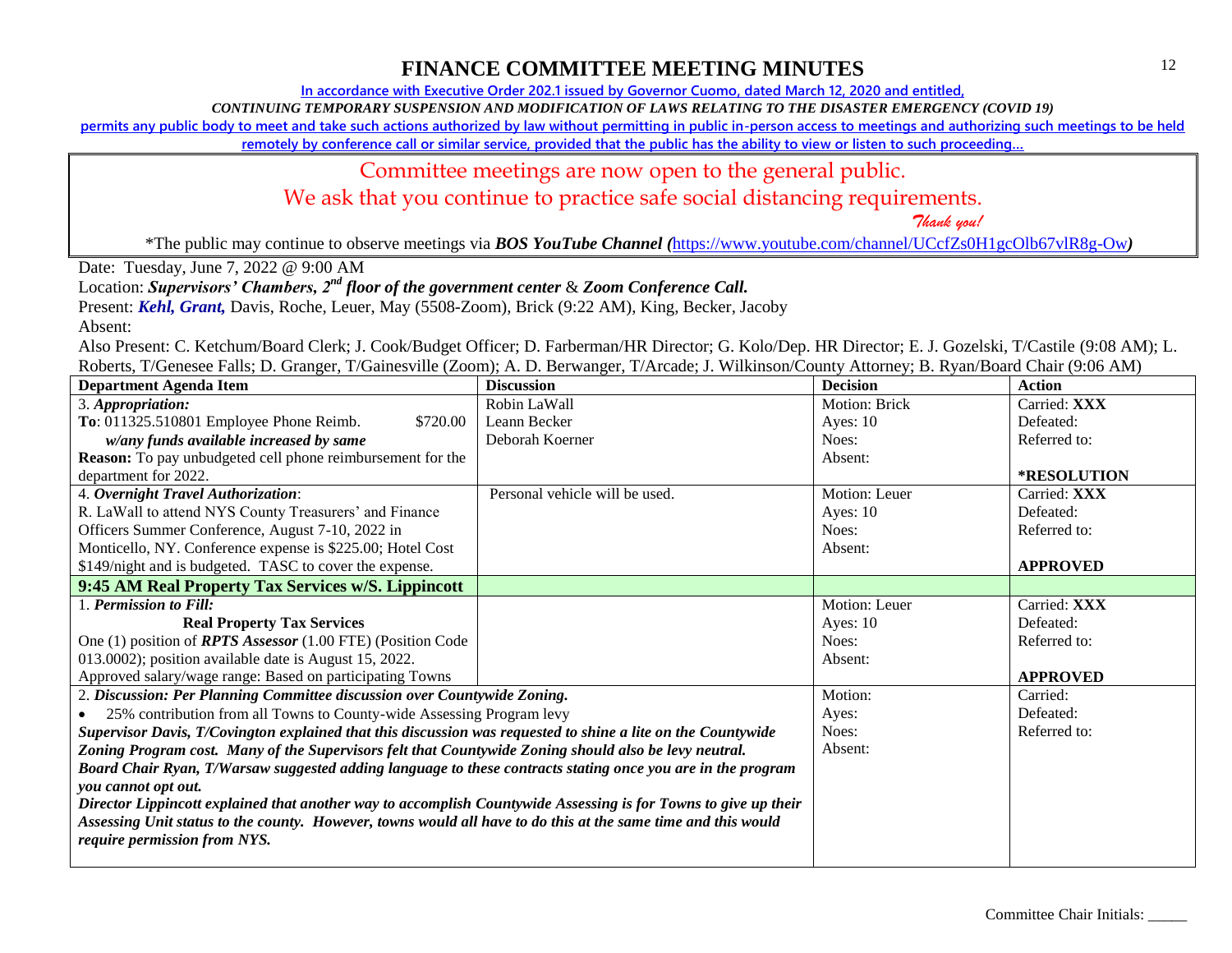**In accordance with Executive Order 202.1 issued by Governor Cuomo, dated March 12, 2020 and entitled,**

*CONTINUING TEMPORARY SUSPENSION AND MODIFICATION OF LAWS RELATING TO THE DISASTER EMERGENCY (COVID 19)*

**permits any public body to meet and take such actions authorized by law without permitting in public in-person access to meetings and authorizing such meetings to be held** 

**remotely by conference call or similar service, provided that the public has the ability to view or listen to such proceeding…**

#### Committee meetings are now open to the general public.

We ask that you continue to practice safe social distancing requirements.

 *Thank you!*

\*The public may continue to observe meetings via *BOS YouTube Channel (*<https://www.youtube.com/channel/UCcfZs0H1gcOlb67vlR8g-Ow>*)*

Date: Tuesday, June 7, 2022 @ 9:00 AM

Location: *Supervisors' Chambers, 2nd floor of the government center* & *Zoom Conference Call.*

Present: *Kehl, Grant,* Davis, Roche, Leuer, May (5508-Zoom), Brick (9:22 AM), King, Becker, Jacoby

Absent:

| <b>Department Agenda Item</b>                                                                                 | <b>Discussion</b>                        | <b>Decision</b> | <b>Action</b> |
|---------------------------------------------------------------------------------------------------------------|------------------------------------------|-----------------|---------------|
| 3. Discussion                                                                                                 |                                          | Motion:         | Carried:      |
| Pending amendment of Real property Tax Law 467 increasing                                                     |                                          | Ayes:           | Defeated:     |
| allowable senior exemption income limit up to \$50,000.                                                       |                                          | Noes:           | Referred to:  |
| Current Wyoming County limit; \$24,400.                                                                       |                                          | Absent:         |               |
| 4. Info Only:                                                                                                 |                                          | Motion:         | Carried:      |
| • BAR meetings have concluded successfully                                                                    |                                          | Ayes:           | Defeated:     |
| • Village bills were processed and mailed by 6/1 and are currently available to view online.                  |                                          | Noes:           | Referred to:  |
| • Making garbage corrections for Final Roll                                                                   |                                          | Absent:         |               |
| • RPTS Director Lippincott announced that she is in the final leg of her classes to become a certified County |                                          |                 |               |
| Director.                                                                                                     |                                          |                 |               |
| <b>Clerk to the Board w/C. Ketchum</b>                                                                        |                                          |                 |               |
| 1. Semi-Annual Town Revenue Sharing                                                                           |                                          | Motion: King    | Carried: XXX  |
| 10/01/2021-03/31/22                                                                                           |                                          | Ayes: $10$      | Defeated:     |
|                                                                                                               |                                          | Noes:           | Referred to:  |
|                                                                                                               |                                          | Absent:         | *RESOLUTION   |
| 2. Time and Attendance Reporting:                                                                             | <b>Outstanding Record of Activities:</b> | Motion: Becker  | Carried: XXX  |
| $Supervisors -$                                                                                               | • Supervisors $-$                        | Ayes: $10$      | Defeated:     |
| B. Kehl / Attica<br>$\Omega$                                                                                  | J. Davis / Covington                     | Noes:           | Referred to:  |
| L. Roberts / Genesee Falls<br>∩                                                                               | J. Gozelski / Castile                    | Absent:         |               |
| J. Brick / Perry<br>$\circ$                                                                                   | D. Leuer / Middlebury                    |                 |               |
| S. King / Pike<br>$\circ$                                                                                     | V. McCormick / Java                      |                 |               |
| Elected/Appointed Officials -                                                                                 | R. Ryan / Warsaw<br>5.                   |                 |               |
| Rhonda Pierce / County Clerk<br>$\circ$                                                                       | • Elected/Appointed Officials -          |                 |               |
| Norm Effman / Public Defender<br>$\Omega$                                                                     | G. Rudolph / Sheriff<br>6.               |                 |               |
| J. Prutsman / Coroner<br>∩                                                                                    | M. Smith / Coroner                       |                 |               |
|                                                                                                               | J. Wilkinson / Co. Attorney<br>8.        |                 | *RESOLUTION   |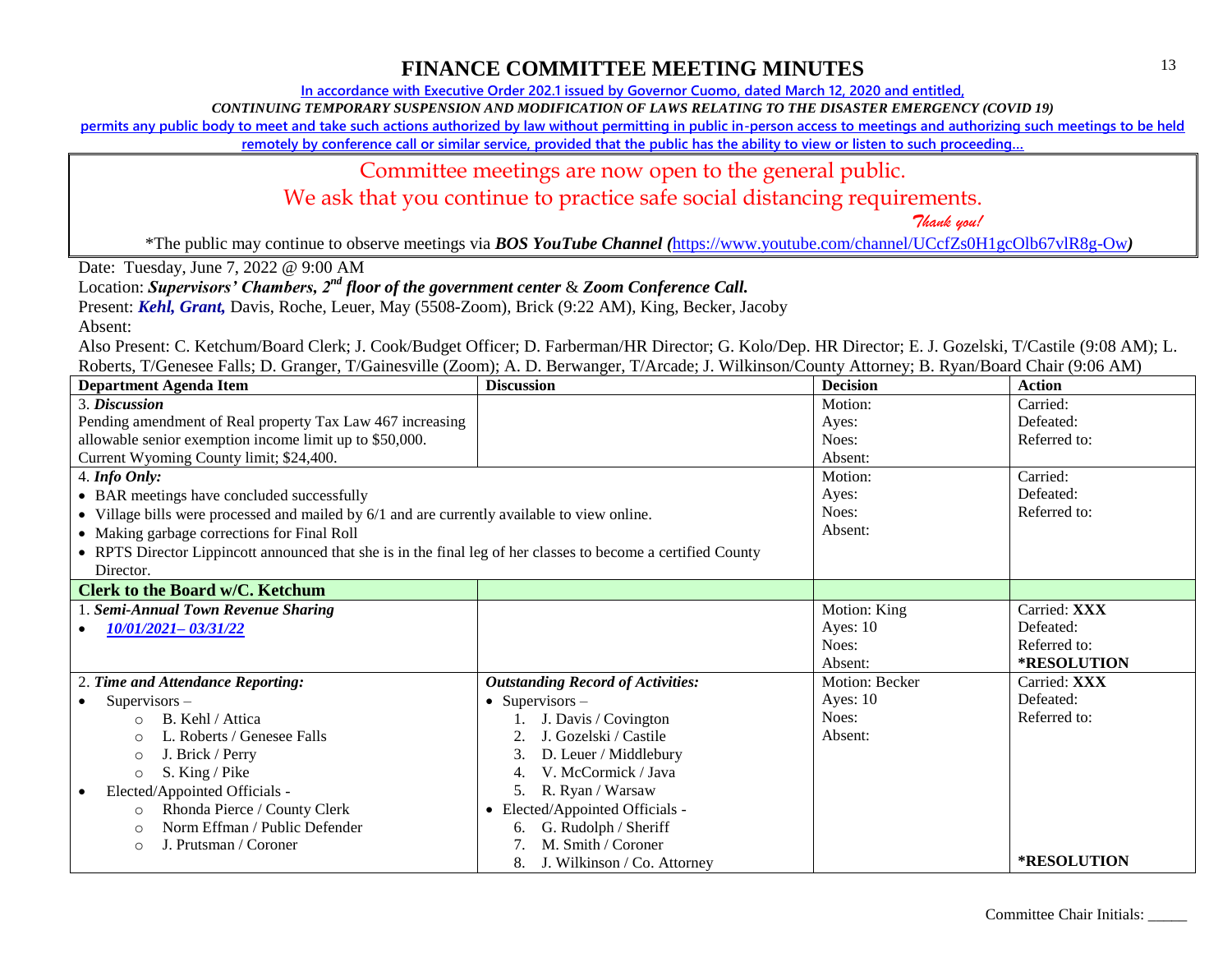**In accordance with Executive Order 202.1 issued by Governor Cuomo, dated March 12, 2020 and entitled,**

*CONTINUING TEMPORARY SUSPENSION AND MODIFICATION OF LAWS RELATING TO THE DISASTER EMERGENCY (COVID 19)*

**permits any public body to meet and take such actions authorized by law without permitting in public in-person access to meetings and authorizing such meetings to be held** 

**remotely by conference call or similar service, provided that the public has the ability to view or listen to such proceeding…**

#### Committee meetings are now open to the general public.

We ask that you continue to practice safe social distancing requirements.

 *Thank you!*

\*The public may continue to observe meetings via *BOS YouTube Channel (*<https://www.youtube.com/channel/UCcfZs0H1gcOlb67vlR8g-Ow>*)*

Date: Tuesday, June 7, 2022 @ 9:00 AM

Location: *Supervisors' Chambers, 2nd floor of the government center* & *Zoom Conference Call.*

Present: *Kehl, Grant,* Davis, Roche, Leuer, May (5508-Zoom), Brick (9:22 AM), King, Becker, Jacoby

Absent:

| <b>Department Agenda Item</b>                                  | <b>Discussion</b>                               | <b>Decision</b> | <b>Action</b>      |
|----------------------------------------------------------------|-------------------------------------------------|-----------------|--------------------|
| 3. Appropriation:                                              |                                                 | Motion: Leuer   | Carried: XXX       |
| To: 011010.541111 Computers<br>\$12,233.16                     |                                                 | Ayes: $10$      | Defeated:          |
| w/01101005.440890R ARPA funds<br>\$12,233.16                   |                                                 | Noes:           | Referred to:       |
| <b>Reason:</b> To pay for 6 approved tablets/laptops.          |                                                 | Absent:         |                    |
|                                                                |                                                 |                 | *RESOLUTION        |
| 4. Questions on Local Law Introductory B, 2022,                | This local is scheduled to be adopted 06/14/22. | Motion:         | Carried:           |
| ADOPTING AMENDMENTS TO THE NYS OPEN                            |                                                 | Ayes:           | Defeated:          |
| MEETINGS LAW FOR THE EXPANDED USE OF                           |                                                 | Noes:           | Referred to:       |
| VIDEOCONFERENCING.                                             |                                                 | Absent:         |                    |
|                                                                |                                                 |                 |                    |
| 5. Amend Rules of Procedure                                    |                                                 | Motion: Jacoby  | Carried: XXX       |
| Add Rule #51 Meetings Held via Videoconferencing:              |                                                 | Ayes: $10$      | Defeated:          |
| The Chair may, as he or she deems necessary, direct that       |                                                 | Noes:           | Referred to:       |
| regular or special meetings or public hearings of the Board be |                                                 | Absent:         |                    |
| held via videoconferencing. Such meetings will be held in      |                                                 |                 |                    |
| accordance with requirements set by New York State Law or      |                                                 |                 |                    |
| New York State Executive Order. Details of how the public      |                                                 |                 |                    |
| may observe regular or special meetings, or participate in     |                                                 |                 |                    |
| public hearings, shall be included in meeting notices and      |                                                 |                 | 2/3 Majority       |
| meeting agendas issued by the Clerk of the Board.              |                                                 |                 | <b>*RESOLUTION</b> |
| <b>Board of Supervisors w/C. Ketchum</b>                       |                                                 |                 |                    |
| 1. Resolution New Local Option Cents-Per-Gallon Sales Tax      | See attached county by county spreadsheet.      | Motion:         | Carried:           |
| <b>Rate on Motor Fuel &amp; Diesel Motor Fuel</b>              |                                                 | Ayes:           | Defeated:          |
|                                                                |                                                 | Noes:           | Referred to:       |
|                                                                | Chairwoman Ryan suggested \$3 cap.              | Absent:         |                    |
|                                                                |                                                 |                 |                    |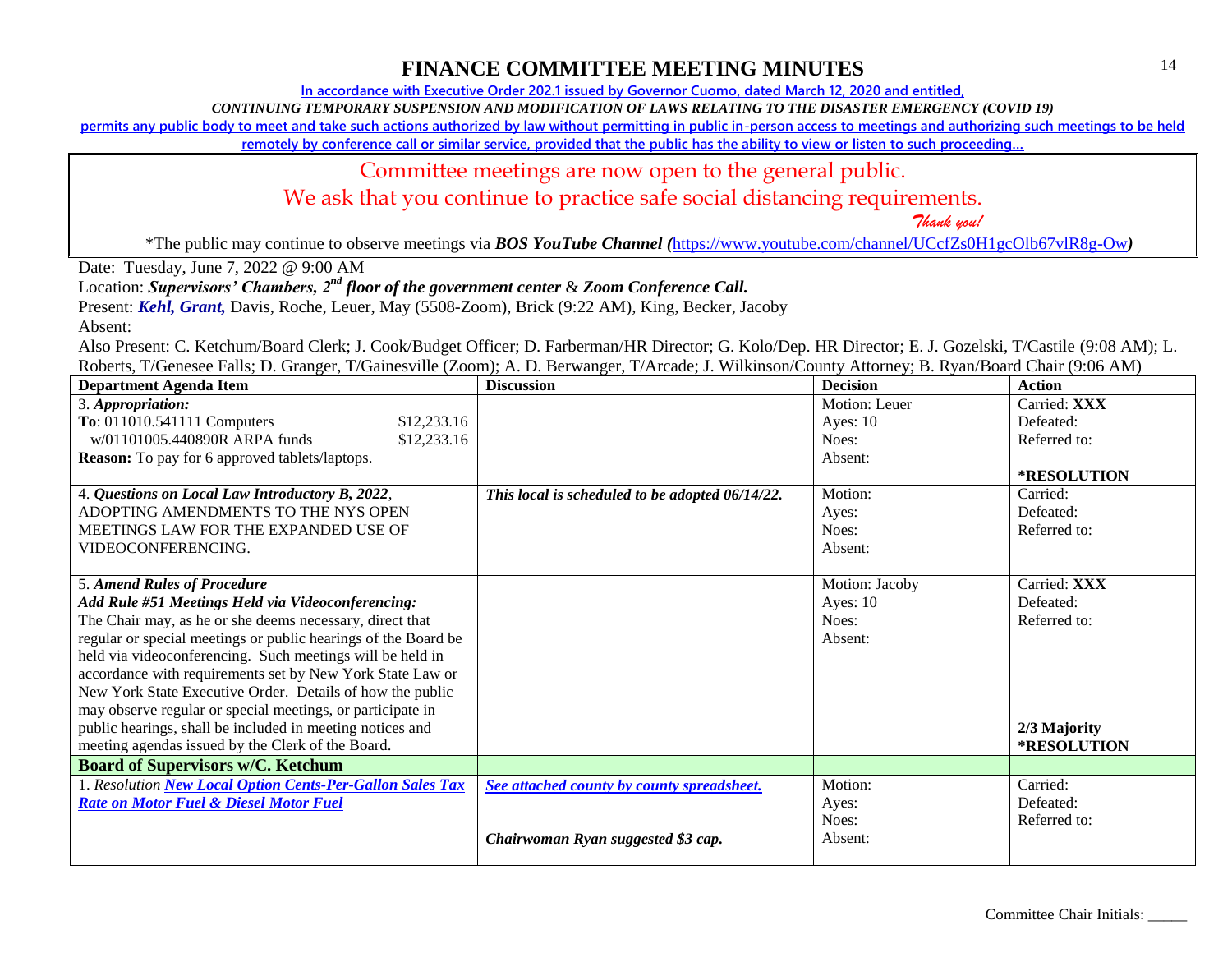**In accordance with Executive Order 202.1 issued by Governor Cuomo, dated March 12, 2020 and entitled,**

*CONTINUING TEMPORARY SUSPENSION AND MODIFICATION OF LAWS RELATING TO THE DISASTER EMERGENCY (COVID 19)*

**permits any public body to meet and take such actions authorized by law without permitting in public in-person access to meetings and authorizing such meetings to be held** 

**remotely by conference call or similar service, provided that the public has the ability to view or listen to such proceeding…**

### Committee meetings are now open to the general public.

We ask that you continue to practice safe social distancing requirements.

 *Thank you!*

\*The public may continue to observe meetings via *BOS YouTube Channel (*<https://www.youtube.com/channel/UCcfZs0H1gcOlb67vlR8g-Ow>*)*

Date: Tuesday, June 7, 2022 @ 9:00 AM

Location: *Supervisors' Chambers, 2nd floor of the government center* & *Zoom Conference Call.*

Present: *Kehl, Grant,* Davis, Roche, Leuer, May (5508-Zoom), Brick (9:22 AM), King, Becker, Jacoby

Absent:

| <b>Department Agenda Item</b>                                | <b>Discussion</b>                                      | <b>Decision</b>      | <b>Action</b>      |
|--------------------------------------------------------------|--------------------------------------------------------|----------------------|--------------------|
| <b>Budget Office w/J. Cook</b>                               |                                                        |                      |                    |
| 1. Review Income Statement as of 3/31/22.                    | Reviewed and attached.                                 | Motion:              | Carried:           |
|                                                              |                                                        | Ayes:                | Defeated:          |
|                                                              |                                                        | Noes:                | Referred to:       |
|                                                              |                                                        | Absent:              |                    |
| 2. Review Contingency funds through 6/6/22.                  | Carry in                                               | Motion:              | Carried:           |
|                                                              |                                                        | Ayes:                | Defeated:          |
|                                                              |                                                        | Noes:                | Referred to:       |
|                                                              |                                                        | Absent:              |                    |
| 3. ARP Update?                                               |                                                        | Motion:              | Carried:           |
|                                                              |                                                        | Ayes:                | Defeated:          |
|                                                              |                                                        | Noes:                | Referred to:       |
|                                                              |                                                        | Absent:              |                    |
| 4. Appropriation (on behalf of AG Center)                    | ** This is only an estimate. The purchase is for       | Motion: Becker       | Carried: XXX       |
| To: 016422.521001 Property Purchased<br>\$60,000.00          | \$40K but this will cover potential costs / taxes etc. | Ayes: $10$           | Defeated:          |
| w/ any funds available                                       |                                                        | Noes:                | Referred to:       |
| Reason: Appropriate funds to purchase the adjoining tract of |                                                        | Absent:              |                    |
| land to the Ag Business Center. (Estimate ONLY)              |                                                        |                      | *RESOLUTION        |
| 5. Appropriation (on behalf of the Hospital)                 | *The cost was originally estimated by HR to be         | <b>Motion: Davis</b> | Carried: XXX       |
| To: 019950.599502 Transfer to Hospital Fund \$1,000,928.95   | roughly \$1.2M (\$500K Co & \$700K WCCH).              | Ayes: $10$           | Defeated:          |
| w/01199901.449600R Federal Aid Recovery ARPA                 | That is the amount that was agreed on at the           | Noes:                | Referred to:       |
| \$1,000,928.95                                               | 10/12/21 discussion regarding ARPA. The actual         | Absent:              |                    |
| Reason: To appropriate ARPA funds to cover the One Time      | amount was calculated as:                              |                      |                    |
| Stipends (inc. FICA & Medicare) that were paid out in April  | WCCH: \$1,000,928.95 (+300,928.95)                     |                      |                    |
| 2022.                                                        | COUNTY: \$617,235.56 (+117,235.56)                     |                      |                    |
|                                                              | *Discussion regarding the additional \$418,164.51      |                      | <b>*RESOLUTION</b> |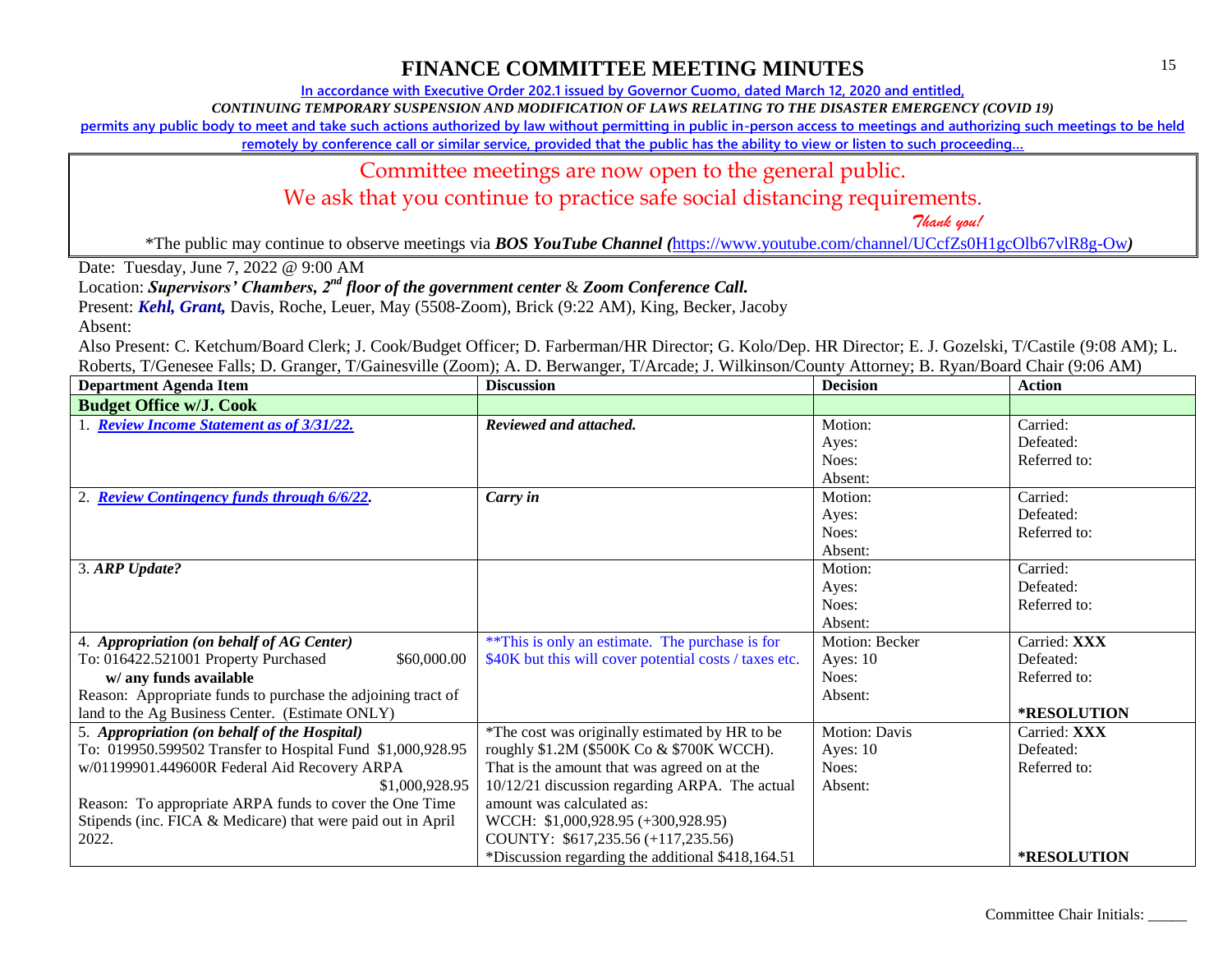**In accordance with Executive Order 202.1 issued by Governor Cuomo, dated March 12, 2020 and entitled,**

*CONTINUING TEMPORARY SUSPENSION AND MODIFICATION OF LAWS RELATING TO THE DISASTER EMERGENCY (COVID 19)*

**permits any public body to meet and take such actions authorized by law without permitting in public in-person access to meetings and authorizing such meetings to be held** 

**remotely by conference call or similar service, provided that the public has the ability to view or listen to such proceeding…**

### Committee meetings are now open to the general public.

We ask that you continue to practice safe social distancing requirements.

 *Thank you!*

\*The public may continue to observe meetings via *BOS YouTube Channel (*<https://www.youtube.com/channel/UCcfZs0H1gcOlb67vlR8g-Ow>*)*

Date: Tuesday, June 7, 2022 @ 9:00 AM

Location: *Supervisors' Chambers, 2nd floor of the government center* & *Zoom Conference Call.*

Present: *Kehl, Grant,* Davis, Roche, Leuer, May (5508-Zoom), Brick (9:22 AM), King, Becker, Jacoby

Absent:

| <b>Department Agenda Item</b>                                 | <b>Discussion</b>                            | <b>Decision</b> | <b>Action</b>      |
|---------------------------------------------------------------|----------------------------------------------|-----------------|--------------------|
| 6. Appropriation (on behalf of all Departments)               | Note: MH, OFA & YB are claiming the one time | Motion: Leuer   | Carried: XXX       |
| To:01xxxx.xxxxxx Gen - Salary, FICA, MED \$548,346.04         | stipends on existing grants.                 | Ayes: $10$      | Defeated:          |
| 03xxxx.xxxxxx Mach - Salary, FICA, MED \$7,426.50             |                                              | Noes:           | Referred to:       |
| 04xxxx.xxxxxx Hwy - Salary, FICA, MED \$53,469.72             | *Actual Salary and Fringe Accounts Attached  | Absent:         |                    |
| 05 xxxx.xxxxxx Comp - Salary, FICA, MED \$<br><u>7,993.30</u> |                                              |                 |                    |
| w/01199901.449600R Fed. Aid Recovery ARPA \$548,346.04        |                                              |                 |                    |
| w/03513005.449600R Fed. Aid Recovery ARPA \$7,426.50          |                                              |                 |                    |
| w/04511012.449600R Fed. Aid Recovery ARPA \$53,469.72         |                                              |                 |                    |
| w/05171006.449600R Fed. Aid Recovery ARPA \$7,993.30          |                                              |                 |                    |
| Reason: To appropriate \$617,235.56 IN ARPA funds to cover    |                                              |                 |                    |
| the One Time Stipends (inc. FICA & Medicare) that were paid   |                                              |                 |                    |
| out in March and May of 2022.                                 |                                              |                 | *RESOLUTION        |
| 7. Transfer (on behalf of CIP)                                |                                              | Motion: Brick   | Carried: XXX       |
| From: 121620.521010 Roofing Projects<br>\$24,949.54           |                                              | Ayes: $10$      | Defeated:          |
| To: 129950.599504 Transfer to CIP Projects<br>\$24,949.54     |                                              | Noes:           | Referred to:       |
| Reason: Close out Roofing Projects. Allocated \$180K and      |                                              | Absent:         |                    |
| total cost of project \$155,050.46                            |                                              |                 | *RESOLUTION        |
| 8. Appropriation (on behalf of CIP)                           |                                              | Motion: Brick   | Carried: XXX       |
| To: 129950.599504 Transfer to CIP Projects<br>\$155,050.46    |                                              | Ayes: $10$      | Defeated:          |
| w/ 12162005.440890R Fed. Aid Recovery Funds \$155,050.46      |                                              | Noes:           | Referred to:       |
| Reason: Roofing project was established with CIP reserve      |                                              | Absent:         |                    |
| funds, however, it was determined and agreed upon, that the   |                                              |                 |                    |
| project qualifies and will be claimed as a ARPA project. This |                                              |                 |                    |
| transaction replaces the funds to the reserve fund for other  |                                              |                 |                    |
| projects.                                                     |                                              |                 |                    |
|                                                               |                                              |                 | <b>*RESOLUTION</b> |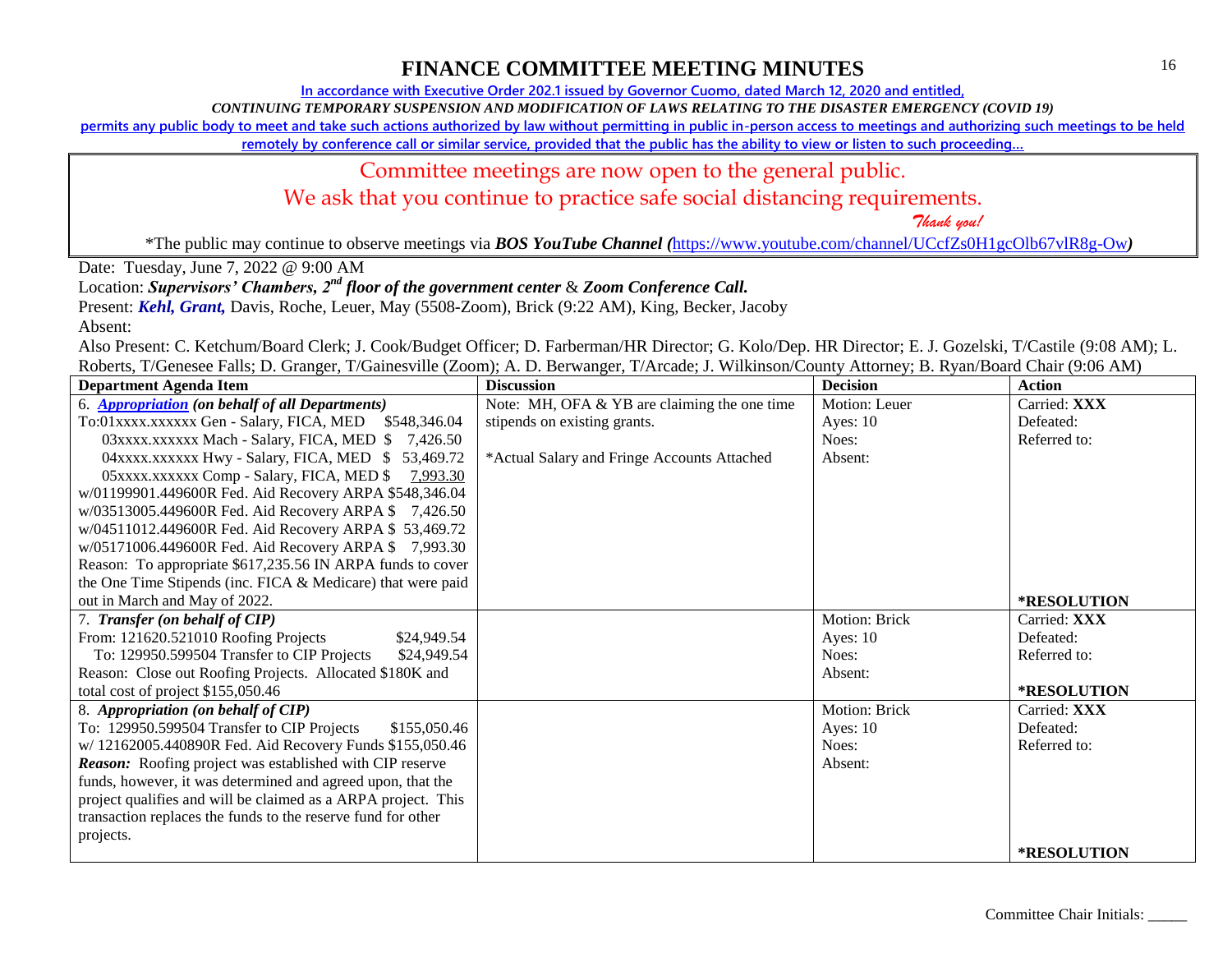**In accordance with Executive Order 202.1 issued by Governor Cuomo, dated March 12, 2020 and entitled,**

*CONTINUING TEMPORARY SUSPENSION AND MODIFICATION OF LAWS RELATING TO THE DISASTER EMERGENCY (COVID 19)*

**permits any public body to meet and take such actions authorized by law without permitting in public in-person access to meetings and authorizing such meetings to be held** 

**remotely by conference call or similar service, provided that the public has the ability to view or listen to such proceeding…**

### Committee meetings are now open to the general public.

We ask that you continue to practice safe social distancing requirements.

 *Thank you!*

\*The public may continue to observe meetings via *BOS YouTube Channel (*<https://www.youtube.com/channel/UCcfZs0H1gcOlb67vlR8g-Ow>*)*

Date: Tuesday, June 7, 2022 @ 9:00 AM

Location: *Supervisors' Chambers, 2nd floor of the government center* & *Zoom Conference Call.*

Present: *Kehl, Grant,* Davis, Roche, Leuer, May (5508-Zoom), Brick (9:22 AM), King, Becker, Jacoby

Absent:

| <b>Department Agenda Item</b>                                        | <b>Discussion</b>                                  | <b>Decision</b>      | <b>Action</b>   |
|----------------------------------------------------------------------|----------------------------------------------------|----------------------|-----------------|
| 9. Appropriation (on behalf of COVID)                                |                                                    | <b>Motion: Davis</b> | Carried: XXX    |
| To: 011999.541999 Contractual COVID19 \$150.00                       |                                                    | Ayes: $10$           | Defeated:       |
| w/any funds available increased by same                              |                                                    | Noes:                | Referred to:    |
| Reason: To cover the final COVID testing invoices.                   |                                                    | Absent:              | *RESOLUTION     |
| 10. Position Create/Fill:                                            | Position is needed as other departments are        | Motion: Becker       | Carried: XXX    |
| <b>Budget &amp; Reimbursement</b>                                    | expanding staff &programs, which creates           | Ayes: 10             | Defeated:       |
| Create and fill one position of <b>Finance Clerk I</b> (1.0 FTE) and | additional transactions that require review/audit. | Noes:                | Referred to:    |
| place on Salary Schedule S under BUDGET at an hourly wage            |                                                    | Absent:              |                 |
| of \$21.00/hr. Position available date is 6/7/22.                    |                                                    |                      | *RESOLUTION     |
| <b>Off Track Betting w/</b>                                          |                                                    |                      |                 |
|                                                                      |                                                    | Motion:              | Carried:        |
|                                                                      |                                                    | Ayes:                | Defeated:       |
|                                                                      |                                                    | Noes:                | Referred to:    |
|                                                                      |                                                    | Absent:              |                 |
| <b>Other/Referrals:</b>                                              |                                                    |                      |                 |
| <b>HUMAN RESOURCES</b>                                               |                                                    |                      |                 |
| <b>Board of Elections</b>                                            |                                                    |                      |                 |
| 1. Position Fill:                                                    |                                                    | Motion: Becker       | Carried: XXX    |
| <b>Board of Elections</b>                                            |                                                    | Ayes: $10$           | Defeated:       |
| Twenty (20) positions of <b>Election Inspector (per diem)</b>        |                                                    | Noes:                | Referred to:    |
| position codes 020.622, 021.622, 022.622, 023.622, 024.622,          |                                                    | Absent:              |                 |
| 025.622, 026.622, 027.622, 028.622, 029.622, 030.622,                |                                                    |                      |                 |
| 031.622, 032.622, 033.622, 034.622, 035.622, 036.622,                |                                                    |                      |                 |
| 037.622, 038.622, 039.622) on Salary Schedule S with an              |                                                    |                      |                 |
| hourly rate of \$12.50. Positions available due to resignations.     |                                                    |                      |                 |
| Position available date: June 08, 2022.                              |                                                    |                      | <b>APPROVED</b> |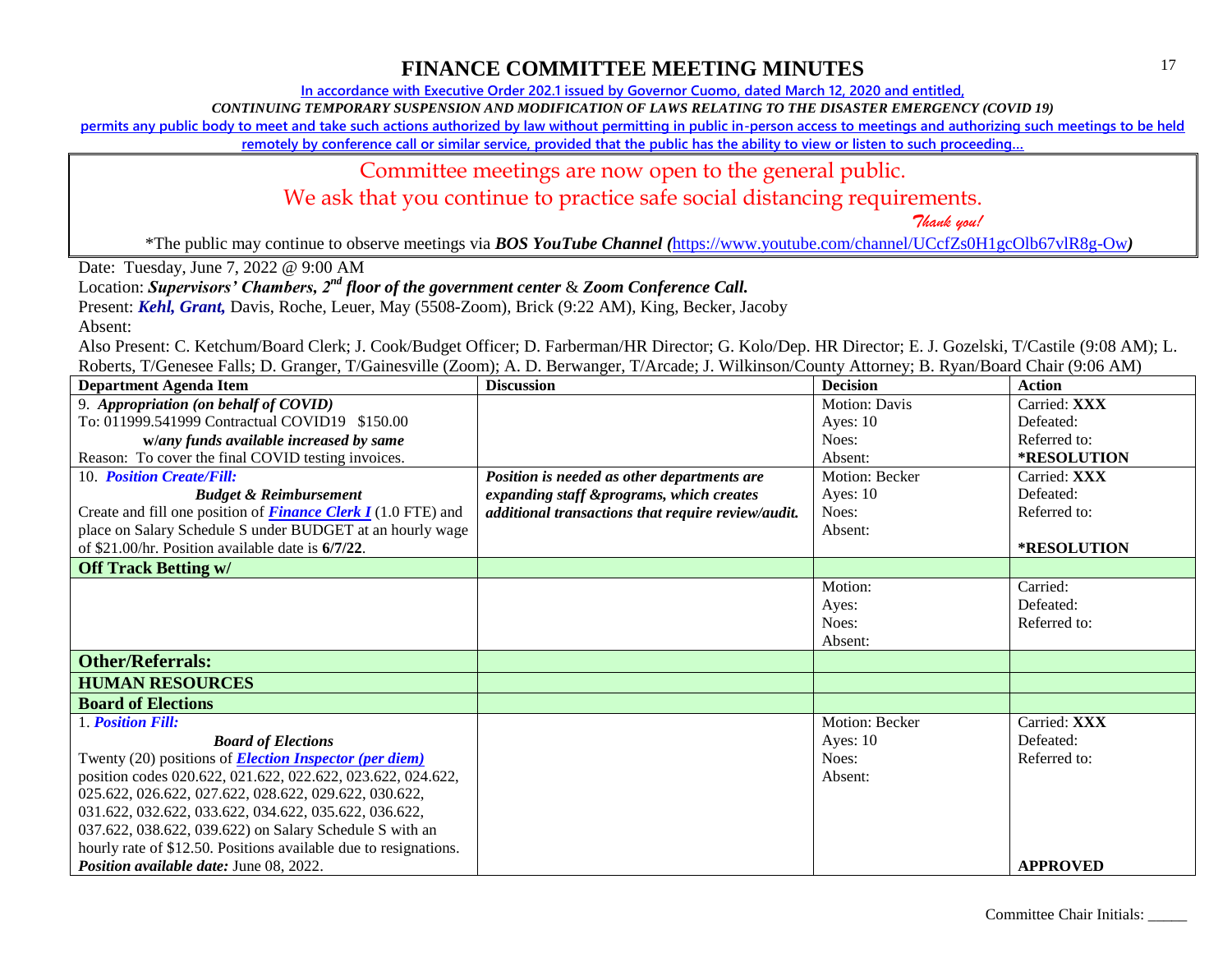**In accordance with Executive Order 202.1 issued by Governor Cuomo, dated March 12, 2020 and entitled,**

*CONTINUING TEMPORARY SUSPENSION AND MODIFICATION OF LAWS RELATING TO THE DISASTER EMERGENCY (COVID 19)*

**permits any public body to meet and take such actions authorized by law without permitting in public in-person access to meetings and authorizing such meetings to be held** 

remotely by conference call or similar service, provided that the public has the ability to view or listen to such proceeding...

#### Committee meetings are now open to the general public.

We ask that you continue to practice safe social distancing requirements.

 *Thank you!*

\*The public may continue to observe meetings via *BOS YouTube Channel (*<https://www.youtube.com/channel/UCcfZs0H1gcOlb67vlR8g-Ow>*)*

Date: Tuesday, June 7, 2022 @ 9:00 AM

Location: *Supervisors' Chambers, 2nd floor of the government center* & *Zoom Conference Call.*

Present: *Kehl, Grant,* Davis, Roche, Leuer, May (5508-Zoom), Brick (9:22 AM), King, Becker, Jacoby

Absent:

| Department Agenda Item                                                                                                                                                  | <b>Discussion</b>                                | <b>Decision</b> | <b>Action</b>      |
|-------------------------------------------------------------------------------------------------------------------------------------------------------------------------|--------------------------------------------------|-----------------|--------------------|
| 2. Amend Salary Schedule S:                                                                                                                                             |                                                  | Motion: Becker  | Carried: XXX       |
| To increase all <i>Election Inspector (per diem)</i> positions                                                                                                          |                                                  | Ayes: $10$      | Defeated:          |
| under BOARD OF ELECTIONS to an hourly rate of                                                                                                                           |                                                  | Noes:           | Referred to:       |
| \$13.20/hr. effective June 08, 2022.                                                                                                                                    |                                                  | Absent:         | <b>*RESOLUTION</b> |
| <b>Human Resource Dept.</b>                                                                                                                                             |                                                  |                 |                    |
| 3. Position Fill:                                                                                                                                                       | This position was approved for emergency fill by | Motion: Leuer   | Carried: XXX       |
| <b>Human Resources</b>                                                                                                                                                  | Chairwoman Ryan on 5/4/22.                       | Ayes: $10$      | Defeated:          |
| Fill one (1) position of <b>Payroll Clerk</b> (1.0 FTE) (Position                                                                                                       |                                                  | Noes:           | Referred to:       |
| Code 12.828.508) on Salary Schedule S with an hourly rate of                                                                                                            |                                                  | Absent:         |                    |
| \$21 per hour (salary equivalent \$38,220); effective June 6,                                                                                                           |                                                  |                 |                    |
| 2022 to replace Nicole Durfee, who resigned. Upon successful                                                                                                            |                                                  |                 |                    |
| completion of six month probationary period, rate of pay will                                                                                                           |                                                  |                 |                    |
| increase to \$21.50 per hour.                                                                                                                                           |                                                  |                 | <b>APPROVED</b>    |
| HR Director Farberman announced the Deputy Sheriffs' Association and Sheriff's Employees' Association Bargaining Units have reached out expressing an interest in       |                                                  |                 |                    |
| negotiating successor agreements to the ones about to expire end of year 2022. HR Director Farberman expressed a need for the Compensation Committee to meet relatively |                                                  |                 |                    |
| soon. The window for submissions by departments will expire June $30^{th}$ .                                                                                            |                                                  |                 |                    |

| <b>HUMAN SERVICES</b>                                           |                |                 |
|-----------------------------------------------------------------|----------------|-----------------|
| <b>Social Services</b>                                          |                |                 |
| 1. <b>Position Fill:</b>                                        | Motion: Becker | Carried: XXX    |
| <b>Social Services</b>                                          | Ayes: $10$     | Defeated:       |
| One position of <b>Account Clerk</b> $(1.0$ FTE) position code  | Noes:          | Referred to:    |
| 140.002, CSEA Schedule Addendum A, Grade 4, hourly rate         | Absent:        |                 |
| of \$17.53 (salary equivalent of \$31,905) due to the promotion |                |                 |
| of Mallory Hulme to another position. Position available        |                |                 |
| date: June 8, 2022.                                             |                |                 |
|                                                                 |                | <b>APPROVED</b> |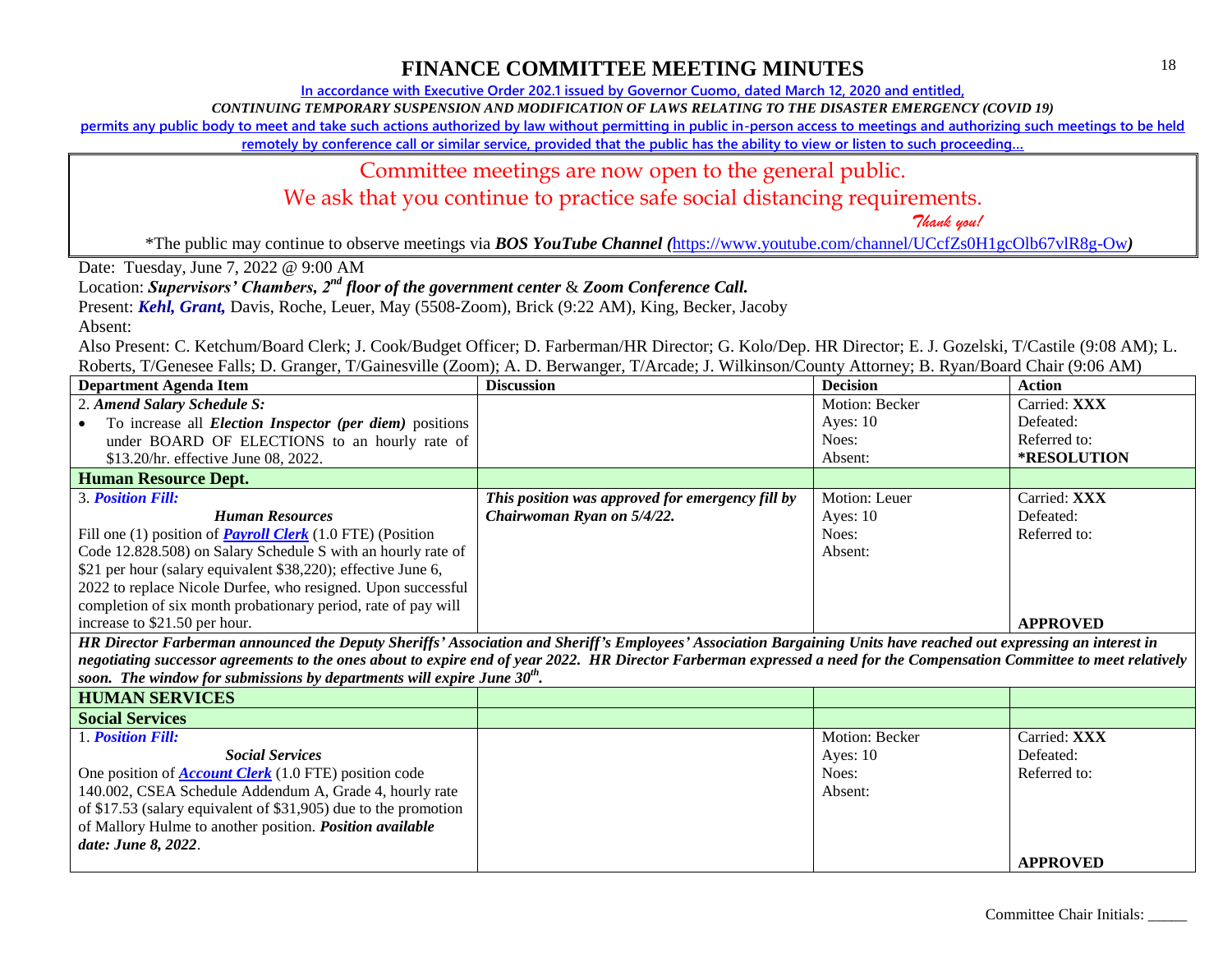**In accordance with Executive Order 202.1 issued by Governor Cuomo, dated March 12, 2020 and entitled,**

*CONTINUING TEMPORARY SUSPENSION AND MODIFICATION OF LAWS RELATING TO THE DISASTER EMERGENCY (COVID 19)*

**permits any public body to meet and take such actions authorized by law without permitting in public in-person access to meetings and authorizing such meetings to be held** 

**remotely by conference call or similar service, provided that the public has the ability to view or listen to such proceeding…**

### Committee meetings are now open to the general public.

We ask that you continue to practice safe social distancing requirements.

 *Thank you!*

\*The public may continue to observe meetings via *BOS YouTube Channel (*<https://www.youtube.com/channel/UCcfZs0H1gcOlb67vlR8g-Ow>*)*

Date: Tuesday, June 7, 2022 @ 9:00 AM

Location: *Supervisors' Chambers, 2nd floor of the government center* & *Zoom Conference Call.*

Present: *Kehl, Grant,* Davis, Roche, Leuer, May (5508-Zoom), Brick (9:22 AM), King, Becker, Jacoby

Absent:

| <b>Department Agenda Item</b>                                        | <b>Discussion</b> | <b>Decision</b> | <b>Action</b>   |
|----------------------------------------------------------------------|-------------------|-----------------|-----------------|
| 2. Position Fill:                                                    |                   | Motion: Becker  | Carried: XXX    |
| <b>Social Services</b>                                               |                   | Ayes: $10$      | Defeated:       |
| One position of <i>Caseworker Trainee</i> (1.0 FTE) position code    |                   | Noes:           | Referred to:    |
| 193.374, CSEA Schedule Addendum A, Grade 12, hourly rate             |                   | Absent:         |                 |
| of \$20.71 (salary equivalent of \$37,692) due to the resignation    |                   |                 |                 |
| of April Brown. Position available date: June 8, 2022.               |                   |                 |                 |
|                                                                      |                   |                 |                 |
|                                                                      |                   |                 | <b>APPROVED</b> |
| <b>3. Position Fill:</b>                                             |                   | Motion: Becker  | Carried: XXX    |
| <b>Social Services</b>                                               |                   | Ayes: $10$      | Defeated:       |
| One position of <b>Clerk</b> (1.0 FTE) position code 015.053, CSEA   |                   | Noes:           | Referred to:    |
| Schedule Addendum A, Grade 2, hourly rate of \$16.70 (salary         |                   | Absent:         |                 |
| equivalent of \$30,394) due to the resignation of Andrea             |                   |                 |                 |
| Kirsch. Position available date: June 8, 2022.                       |                   |                 |                 |
|                                                                      |                   |                 |                 |
|                                                                      |                   |                 | <b>APPROVED</b> |
| <b>4. Position Fill:</b>                                             |                   | Motion: Becker  | Carried: XXX    |
| <b>Social Services</b>                                               |                   | Ayes: $10$      | Defeated:       |
| One position of <i>Community Services Worker</i> (1.0 FTE)           |                   | Noes:           | Referred to:    |
| position code 157.315, CSEA Schedule Addendum A, Grade               |                   | Absent:         |                 |
| 6, hourly rate of \$18.37 (salary equivalent of \$33,433) due to     |                   |                 |                 |
| the termination of Brian Pratt. <i>Position available date: June</i> |                   |                 |                 |
| 8, 2022.                                                             |                   |                 |                 |
|                                                                      |                   |                 |                 |
|                                                                      |                   |                 |                 |
|                                                                      |                   |                 | <b>APPROVED</b> |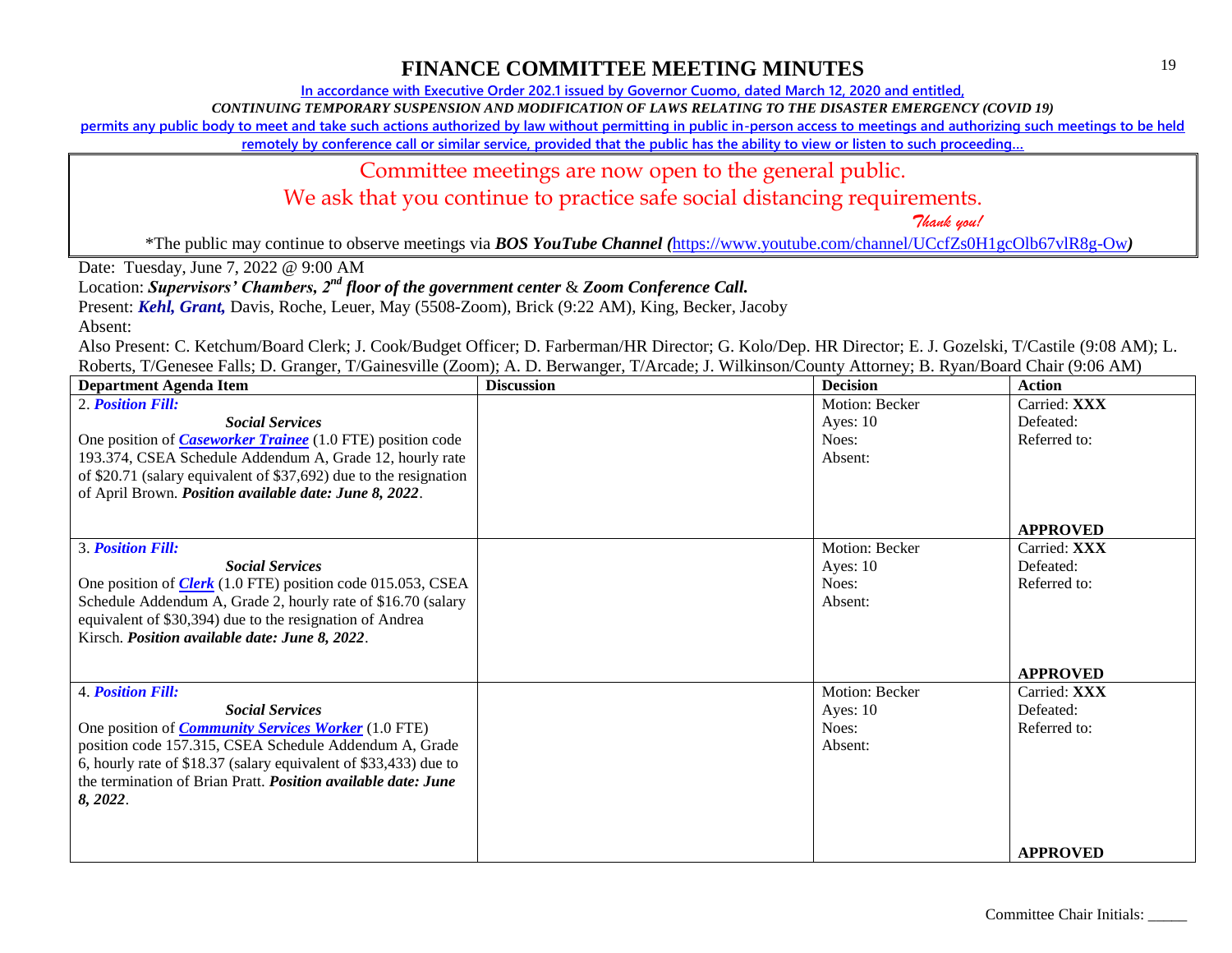**In accordance with Executive Order 202.1 issued by Governor Cuomo, dated March 12, 2020 and entitled,**

*CONTINUING TEMPORARY SUSPENSION AND MODIFICATION OF LAWS RELATING TO THE DISASTER EMERGENCY (COVID 19)*

**permits any public body to meet and take such actions authorized by law without permitting in public in-person access to meetings and authorizing such meetings to be held** 

remotely by conference call or similar service, provided that the public has the ability to view or listen to such proceeding..

### Committee meetings are now open to the general public.

We ask that you continue to practice safe social distancing requirements.

 *Thank you!*

\*The public may continue to observe meetings via *BOS YouTube Channel (*<https://www.youtube.com/channel/UCcfZs0H1gcOlb67vlR8g-Ow>*)*

Date: Tuesday, June 7, 2022 @ 9:00 AM

Location: *Supervisors' Chambers, 2nd floor of the government center* & *Zoom Conference Call.*

Present: *Kehl, Grant,* Davis, Roche, Leuer, May (5508-Zoom), Brick (9:22 AM), King, Becker, Jacoby

Absent:

| <b>Department Agenda Item</b>                                       | <b>Discussion</b> | <b>Decision</b>      | <b>Action</b>      |
|---------------------------------------------------------------------|-------------------|----------------------|--------------------|
| <b>5. Position Fill:</b>                                            |                   | Motion: Becker       | Carried: XXX       |
| <b>Social Services</b>                                              |                   | Ayes: 10             | Defeated:          |
| One position of <i>Administrative Assistant (Fiscal Operations)</i> |                   | Noes:                | Referred to:       |
| (1.0 FTE) (position code 165.459) and adjust Salary Schedule        |                   | Absent:              |                    |
| S to reflect a new hourly rate of \$22.26 per hour (salary          |                   |                      |                    |
| equivalent \$40,513); effective June 8, 2022 to replace             |                   |                      |                    |
| Michelle LaPiana, who is on a leave of absence. <i>Position</i>     |                   |                      |                    |
| available date: June 8, 2022.                                       |                   |                      |                    |
|                                                                     |                   |                      | <b>APPROVED</b>    |
| <b>6. Position Fill:</b>                                            |                   | Motion: Becker       | Carried: XXX       |
| <b>Social Services</b>                                              |                   | Ayes: $10$           | Defeated:          |
| One position of <b>Secretary II</b> (1.0 FTE) (position code        |                   | Noes:                | Referred to:       |
| 118.366), and adjust Salary Schedule S to reflect an hourly         |                   | Absent:              |                    |
| rate of \$19.85 (salary equivalent of \$36,127) on July 6, 2022.    |                   |                      |                    |
| Position available due to the resignation of Patricia Murphy.       |                   |                      |                    |
| Position available date: July 6, 2022.                              |                   |                      |                    |
|                                                                     |                   |                      | <b>APPROVED</b>    |
| <b>PUBLIC HEALTH</b>                                                |                   |                      |                    |
| <b>Mental Health</b>                                                |                   |                      |                    |
| 1.2022 Appropriation:                                               |                   | <b>Motion: Davis</b> | Carried: XXX       |
| To: 014220.542417.SAPT Stabilization Grant<br>\$13,000.00           |                   | Ayes: $10$           | Defeated:          |
| w/01422004.444920.SAPT Substance Abuse Federal                      |                   | Noes:                | Referred to:       |
| \$13,000.00                                                         |                   | Absent:              |                    |
| <b>Reason:</b> For stabilizing P4P equipment and painting of walls  |                   |                      |                    |
| in lobby of the building.                                           |                   |                      | <b>*RESOLUTION</b> |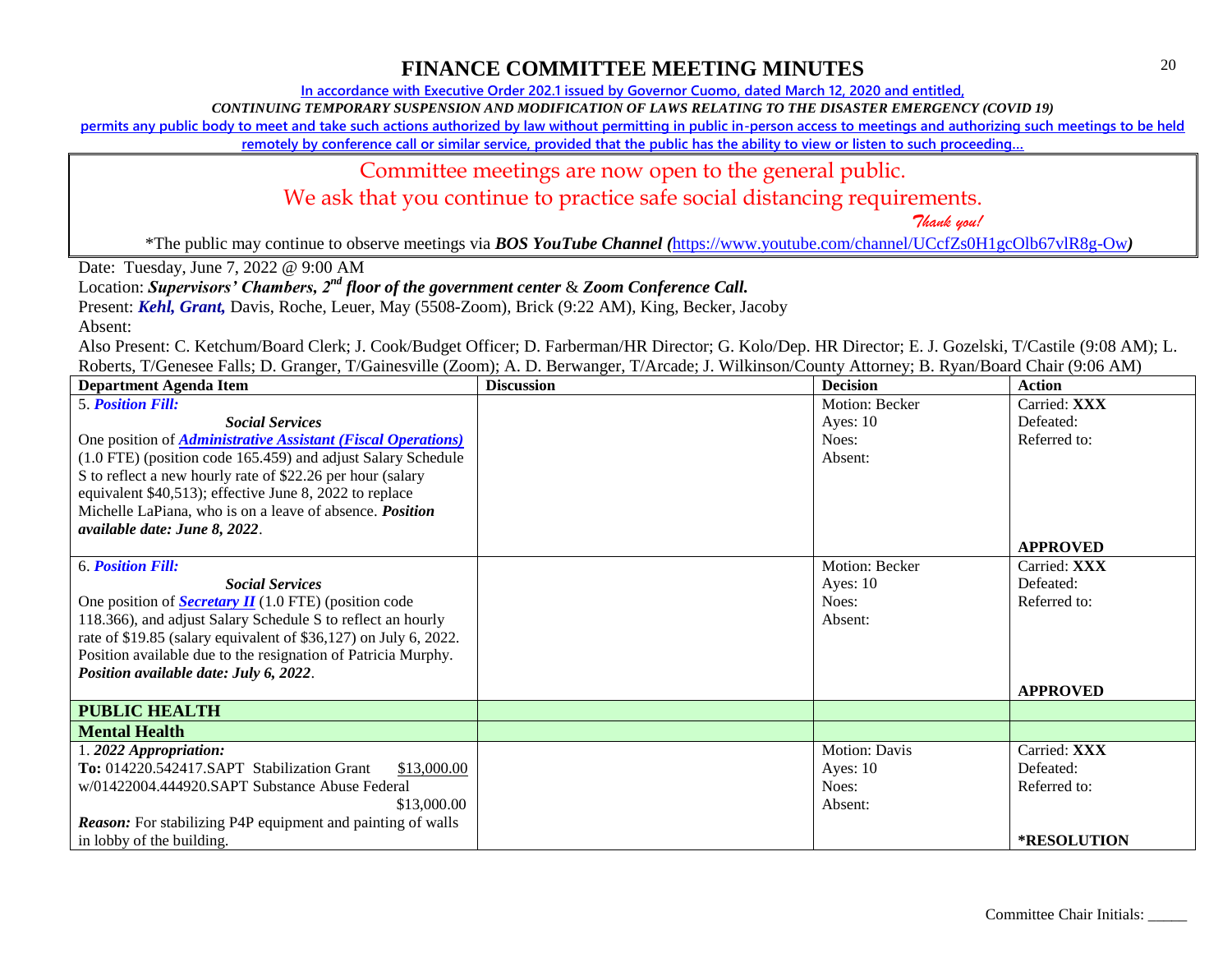**In accordance with Executive Order 202.1 issued by Governor Cuomo, dated March 12, 2020 and entitled,**

*CONTINUING TEMPORARY SUSPENSION AND MODIFICATION OF LAWS RELATING TO THE DISASTER EMERGENCY (COVID 19)*

**permits any public body to meet and take such actions authorized by law without permitting in public in-person access to meetings and authorizing such meetings to be held** 

**remotely by conference call or similar service, provided that the public has the ability to view or listen to such proceeding…**

### Committee meetings are now open to the general public.

We ask that you continue to practice safe social distancing requirements.

 *Thank you!*

\*The public may continue to observe meetings via *BOS YouTube Channel (*<https://www.youtube.com/channel/UCcfZs0H1gcOlb67vlR8g-Ow>*)*

Date: Tuesday, June 7, 2022 @ 9:00 AM

Location: *Supervisors' Chambers, 2nd floor of the government center* & *Zoom Conference Call.*

Present: *Kehl, Grant,* Davis, Roche, Leuer, May (5508-Zoom), Brick (9:22 AM), King, Becker, Jacoby

Absent:

| <b>Department Agenda Item</b>                                                                                                                                                                                                                                                                                                                                                                                                                                | <b>Discussion</b>                                                                                                                                                                                                                                                                                                                                                           | <b>Decision</b>                                        | <b>Action</b>                             |
|--------------------------------------------------------------------------------------------------------------------------------------------------------------------------------------------------------------------------------------------------------------------------------------------------------------------------------------------------------------------------------------------------------------------------------------------------------------|-----------------------------------------------------------------------------------------------------------------------------------------------------------------------------------------------------------------------------------------------------------------------------------------------------------------------------------------------------------------------------|--------------------------------------------------------|-------------------------------------------|
| <b>Health Dept.</b>                                                                                                                                                                                                                                                                                                                                                                                                                                          |                                                                                                                                                                                                                                                                                                                                                                             |                                                        |                                           |
| 2. Amend Salary Schedule "S":<br>Apply the 2022 COLA to the Fiscal Administrator position<br>(#089.405) at the Health Department, effective January 1,<br>2022, retroactive.                                                                                                                                                                                                                                                                                 | J. Merrill has been an employee of Wyoming<br>County since 2014, with the Health Department<br>2018 in positions of increasing responsibility.<br>Given Ms. Merrill's performance and service to<br>Wyoming County, I am advocating for her<br>eligibility to receive the 2022 COLA adjustment.<br>Original request and justification submitted by<br>email February, 2022. | <b>Motion: Davis</b><br>Ayes: $10$<br>Noes:<br>Absent: | Carried: XXX<br>Defeated:<br>Referred to: |
|                                                                                                                                                                                                                                                                                                                                                                                                                                                              |                                                                                                                                                                                                                                                                                                                                                                             |                                                        | *RESOLUTION                               |
| <b>PLANNING COMMITTEE</b>                                                                                                                                                                                                                                                                                                                                                                                                                                    |                                                                                                                                                                                                                                                                                                                                                                             |                                                        |                                           |
| <b>Wyoming County Water Resource Agency</b>                                                                                                                                                                                                                                                                                                                                                                                                                  |                                                                                                                                                                                                                                                                                                                                                                             |                                                        |                                           |
| 1. 2022 Appropriation:<br>To: 018310 540301 Professional SVC<br>\$3,500.00<br>\$3,500.00<br>w/01831001.423780 Other Govt.<br>Reason: In order to pay for unbudgeted grant writing services<br>for the NYS Consolidated Funding Application: Local<br>Waterfront Revitalization Program (LWRP). Funds will be<br>realized through billable reimbursements from each<br>participating municipalities as part of their pro-rated grant<br>required local share. |                                                                                                                                                                                                                                                                                                                                                                             | Motion: Brick<br>Ayes: $10$<br>Noes:<br>Absent:        | Carried: XXX<br>Defeated:<br>Referred to: |
|                                                                                                                                                                                                                                                                                                                                                                                                                                                              |                                                                                                                                                                                                                                                                                                                                                                             |                                                        | <b>*RESOLUTION</b>                        |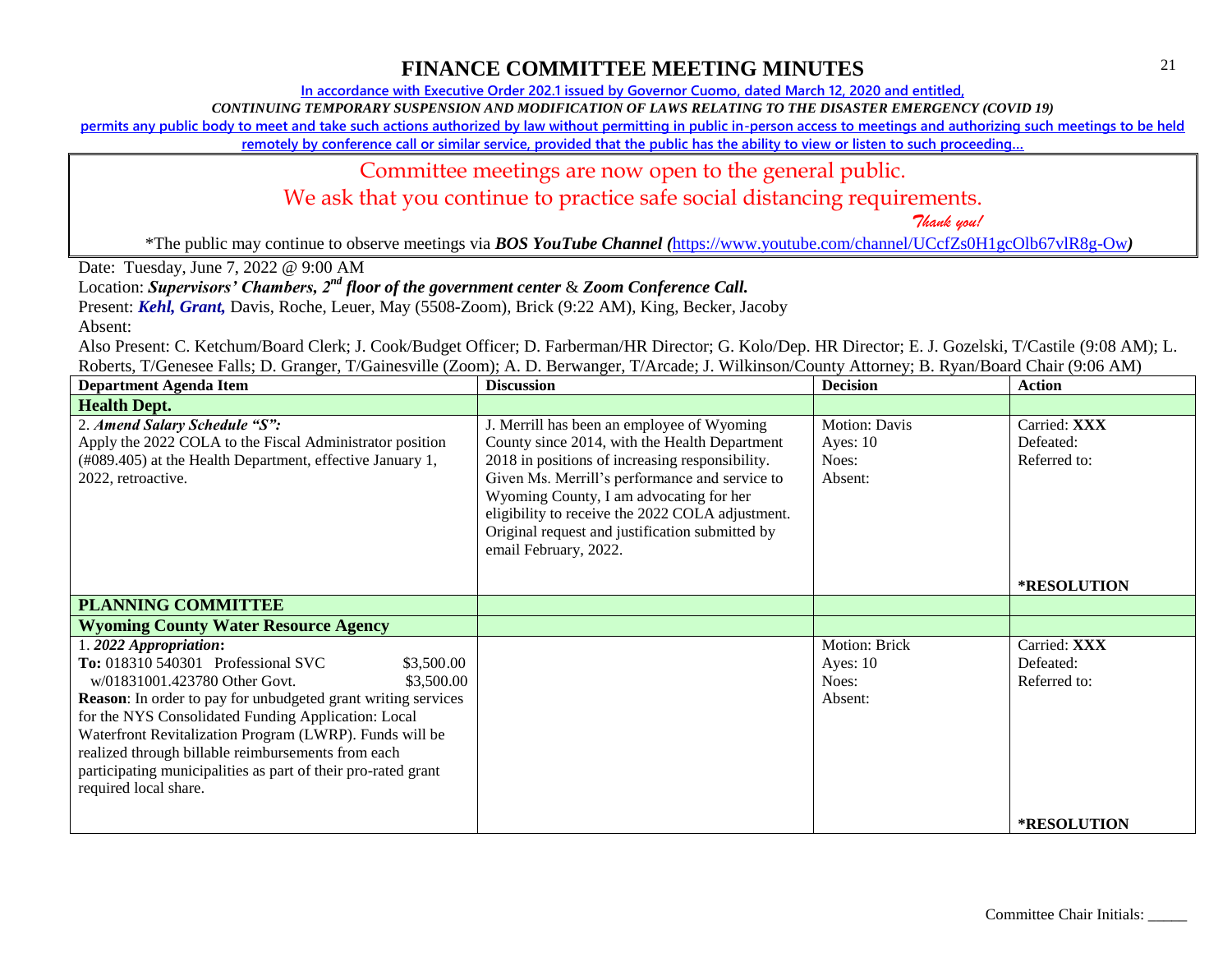**In accordance with Executive Order 202.1 issued by Governor Cuomo, dated March 12, 2020 and entitled,**

*CONTINUING TEMPORARY SUSPENSION AND MODIFICATION OF LAWS RELATING TO THE DISASTER EMERGENCY (COVID 19)*

**permits any public body to meet and take such actions authorized by law without permitting in public in-person access to meetings and authorizing such meetings to be held** 

**remotely by conference call or similar service, provided that the public has the ability to view or listen to such proceeding…**

### Committee meetings are now open to the general public.

We ask that you continue to practice safe social distancing requirements.

 *Thank you!*

\*The public may continue to observe meetings via *BOS YouTube Channel (*<https://www.youtube.com/channel/UCcfZs0H1gcOlb67vlR8g-Ow>*)*

Date: Tuesday, June 7, 2022 @ 9:00 AM

Location: *Supervisors' Chambers, 2nd floor of the government center* & *Zoom Conference Call.*

Present: *Kehl, Grant,* Davis, Roche, Leuer, May (5508-Zoom), Brick (9:22 AM), King, Becker, Jacoby

Absent:

| <b>Department Agenda Item</b>                                     | <b>Discussion</b>                                | <b>Decision</b>      | <b>Action</b>      |
|-------------------------------------------------------------------|--------------------------------------------------|----------------------|--------------------|
| <b>PUBLIC WORKS</b>                                               |                                                  |                      |                    |
| <b>Buildings &amp; Grounds</b>                                    |                                                  |                      |                    |
| 1. Position Create/Fill:                                          | Expand current cleaning crew. Would like to      | <b>Motion: Brick</b> | Carried: XXX       |
| <b>Buildings and Grounds</b>                                      | take over more of the contracted work. Was       | Ayes: $10$           | Defeated:          |
| Create one (1) position of <i>Custodian</i> (1.0 FTE) CSEA        | \$83K, now less than \$50K/year                  | Noes:                | Referred to:       |
| Schedule A, Grade 2, (\$16.70 - \$18.22). Position available      |                                                  | Absent:              |                    |
| date: June 15, 2022.                                              |                                                  |                      |                    |
|                                                                   |                                                  |                      | <b>*RESOLUTION</b> |
| <b>Highway</b>                                                    |                                                  |                      |                    |
| 2. Position Fill:                                                 | <b>Emergency Fill was executed by Chairwoman</b> | <b>Motion: Brick</b> | Carried: XXX       |
| <b>Highway</b>                                                    | Ryan 05/23/22.                                   | Ayes: $10$           | Defeated:          |
| One position of <b>Heavy Equipment Operator</b> (1.0 FTE)         |                                                  | Noes:                | Referred to:       |
| position code 095.163B, CSEA Schedule Addendum A, Grade           |                                                  | Absent:              |                    |
| 10, hourly range of \$19.89 - \$22.50 to replace Richard          |                                                  |                      |                    |
| Lepkowski, who passed away. Position available date: June         |                                                  |                      |                    |
| 8, 2022.                                                          |                                                  |                      | <b>APPROVED</b>    |
| 3. Appropriation:                                                 |                                                  | Motion: Brick        | Carried: XXX       |
| To: 045110.541914 Weed Control<br>\$5,018.67                      |                                                  | Ayes: $10$           | Defeated:          |
| w/any funds available<br>\$5,018.67                               |                                                  | Noes:                | Referred to:       |
| <b>Reason:</b> To pay expenses related to the increase in cost of |                                                  | Absent:              |                    |
| vegetation control services.                                      |                                                  |                      | <b>*RESOLUTION</b> |
| 4. Appropriation:                                                 |                                                  | Motion: Brick        | Carried: XXX       |
| To: 045110.541904 Bituminous Products<br>\$735,579.13             |                                                  | Ayes: $10$           | Defeated:          |
| w/04511009.435010 Consolidated Hwy Aid<br>\$735,579.13            |                                                  | Noes:                | Referred to:       |
| <b>Reason:</b> To spend EWR and POP money from the State that     |                                                  | Absent:              |                    |
| was not in the 2022 budget.                                       |                                                  |                      | *RESOLUTION        |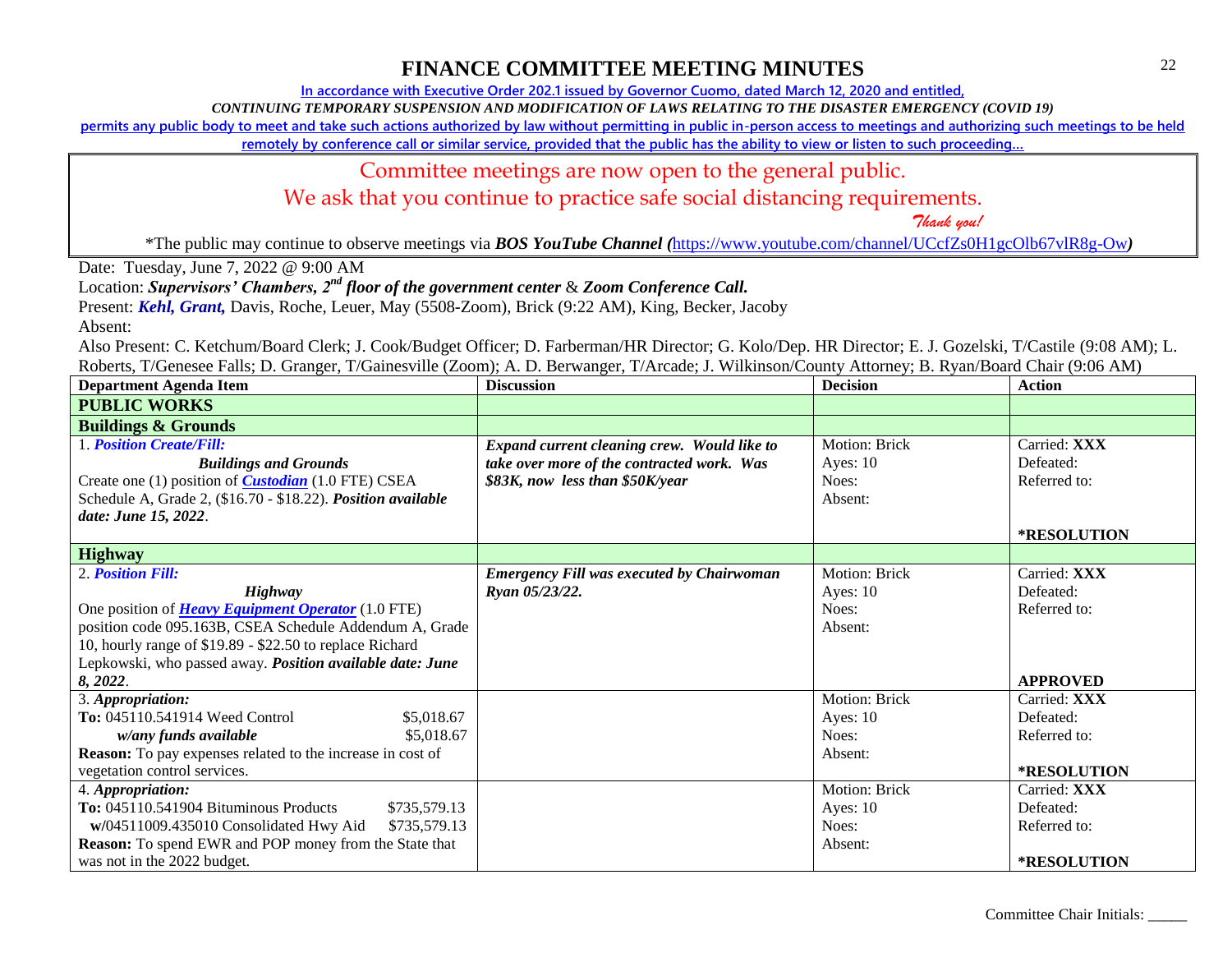**In accordance with Executive Order 202.1 issued by Governor Cuomo, dated March 12, 2020 and entitled,**

*CONTINUING TEMPORARY SUSPENSION AND MODIFICATION OF LAWS RELATING TO THE DISASTER EMERGENCY (COVID 19)*

**permits any public body to meet and take such actions authorized by law without permitting in public in-person access to meetings and authorizing such meetings to be held** 

**remotely by conference call or similar service, provided that the public has the ability to view or listen to such proceeding…**

### Committee meetings are now open to the general public.

We ask that you continue to practice safe social distancing requirements.

 *Thank you!*

\*The public may continue to observe meetings via *BOS YouTube Channel (*<https://www.youtube.com/channel/UCcfZs0H1gcOlb67vlR8g-Ow>*)*

Date: Tuesday, June 7, 2022 @ 9:00 AM

Location: *Supervisors' Chambers, 2nd floor of the government center* & *Zoom Conference Call.*

Present: *Kehl, Grant,* Davis, Roche, Leuer, May (5508-Zoom), Brick (9:22 AM), King, Becker, Jacoby

Absent:

| <b>Department Agenda Item</b>                                     | <b>Discussion</b> | <b>Decision</b> | Action             |
|-------------------------------------------------------------------|-------------------|-----------------|--------------------|
| 5. Appropriation:                                                 |                   | Motion: Brick   | Carried: XXX       |
| To: 045110.541916 Guide Rail<br>\$1,194.00                        |                   | Ayes: $10$      | Defeated:          |
| \$1,194.00<br>w/04511006.426800 Insurance Recovery                |                   | Noes:           | Referred to:       |
| Reason: In order to pay expenses related to the damaged           |                   | Absent:         |                    |
| guide rail on Saltvale Road.                                      |                   |                 | <b>*RESOLUTION</b> |
| 6. Appropriation:                                                 |                   | Motion: Brick   | Carried: XXX       |
| To: 045110.540809 Work for Others<br>\$5,000.00                   |                   | Ayes: $10$      | Defeated:          |
| $w/04511008.428010$ Interfund Revenue<br>\$5,000.00               |                   | Noes:           | Referred to:       |
| <b>Reason:</b> To pay expenses related to Buildings & Grounds     |                   | Absent:         |                    |
| project at the DMV.                                               |                   |                 | *RESOLUTION        |
| 7. Appropriation:                                                 |                   | Motion: Brick   | Carried: XXX       |
| To: 035130.540504 Diesel<br>\$160,000.00                          |                   | Ayes: $10$      | Defeated:          |
| w/any funds available<br>\$160,000.00                             |                   | Noes:           | Referred to:       |
| <b>Reason:</b> To pay expenses related to the increase in cost of |                   | Absent:         |                    |
| Diesel.                                                           |                   |                 |                    |
|                                                                   |                   |                 | *RESOLUTION        |
| <b>PUBLIC SAFETY</b>                                              |                   |                 |                    |
| <b>Sheriff / County Jail</b>                                      |                   |                 |                    |
| 1. Position Create/Fill:                                          |                   | Motion: May     | Carried: XXX       |
| <b>Sheriff's Office</b>                                           |                   | Ayes: $10$      | Defeated:          |
| Two positions of <i>Correction Officer</i> (1.00 FTE) with an     |                   | Noes:           | Referred to:       |
| hourly range of \$23.80 - \$29.20 to cover upcoming               |                   | Absent:         |                    |
| retirements and part-time staffing shortage. Position available   |                   |                 |                    |
| date: June 15, 2022.                                              |                   |                 |                    |
|                                                                   |                   |                 | <b>*RESOLUTION</b> |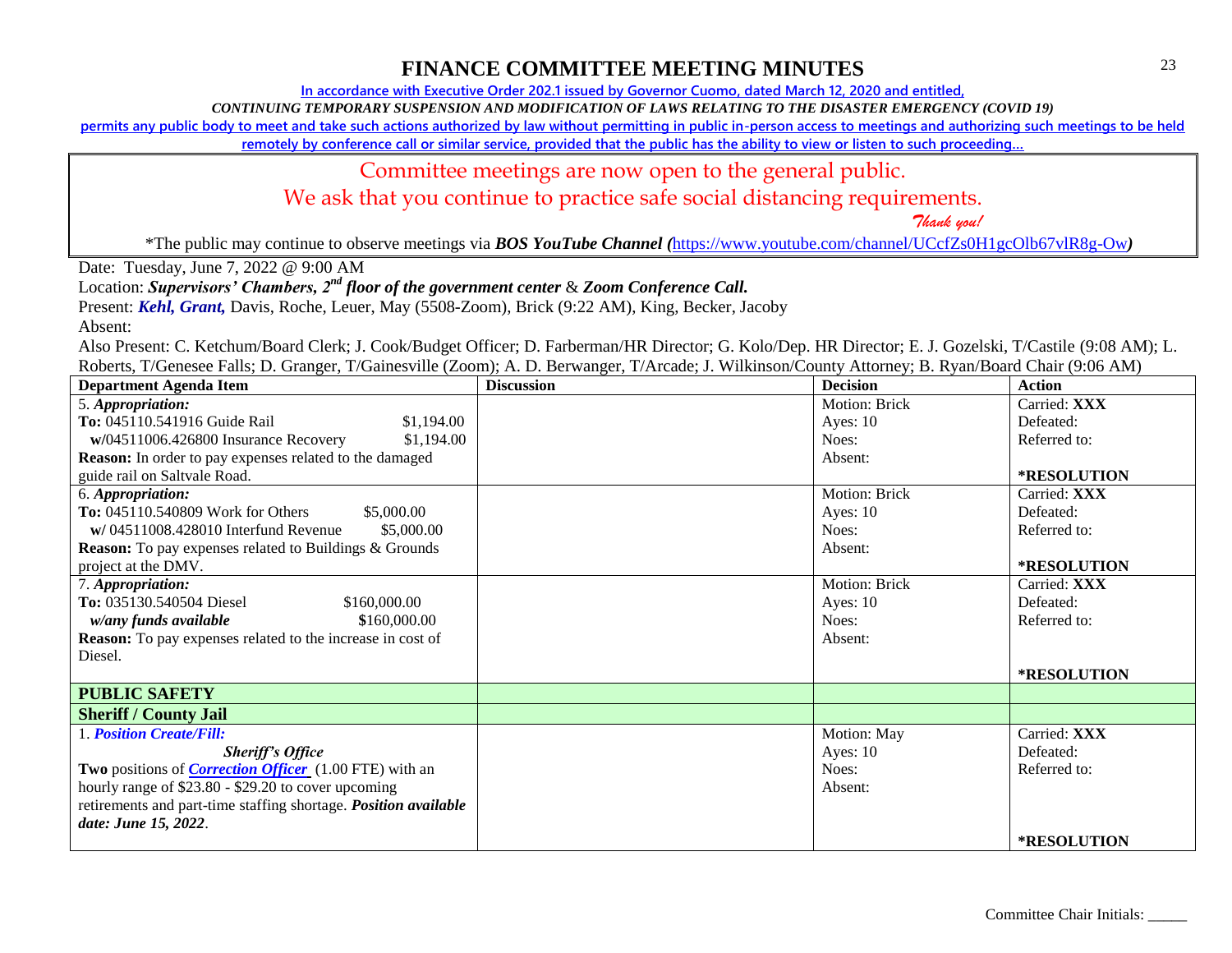**In accordance with Executive Order 202.1 issued by Governor Cuomo, dated March 12, 2020 and entitled,**

*CONTINUING TEMPORARY SUSPENSION AND MODIFICATION OF LAWS RELATING TO THE DISASTER EMERGENCY (COVID 19)*

**permits any public body to meet and take such actions authorized by law without permitting in public in-person access to meetings and authorizing such meetings to be held** 

**remotely by conference call or similar service, provided that the public has the ability to view or listen to such proceeding…**

### Committee meetings are now open to the general public.

We ask that you continue to practice safe social distancing requirements.

 *Thank you!*

\*The public may continue to observe meetings via *BOS YouTube Channel (*<https://www.youtube.com/channel/UCcfZs0H1gcOlb67vlR8g-Ow>*)*

Date: Tuesday, June 7, 2022 @ 9:00 AM

Location: *Supervisors' Chambers, 2nd floor of the government center* & *Zoom Conference Call.*

Present: *Kehl, Grant,* Davis, Roche, Leuer, May (5508-Zoom), Brick (9:22 AM), King, Becker, Jacoby

Absent:

| <b>Department Agenda Item</b>                                                                                                                                                                                                                                                                                   | <b>Discussion</b>                                                                                        | <b>Decision</b>                               | <b>Action</b>                                            |
|-----------------------------------------------------------------------------------------------------------------------------------------------------------------------------------------------------------------------------------------------------------------------------------------------------------------|----------------------------------------------------------------------------------------------------------|-----------------------------------------------|----------------------------------------------------------|
| <b>Sheriff / Jail Kitchen</b>                                                                                                                                                                                                                                                                                   |                                                                                                          |                                               |                                                          |
| 2. Position Fill:<br><b>County Jail</b><br>One position of <b>Meal Deliverer, PT</b> (.25 FTE) (position code<br>081.598), hourly rate of \$13.20 to replace John Borrelli, who<br>resigned. Position available date: June 8, 2022                                                                              |                                                                                                          | Motion: May<br>Ayes: $10$<br>Noes:<br>Absent: | Carried: XXX<br>Defeated:<br>Referred to:                |
|                                                                                                                                                                                                                                                                                                                 |                                                                                                          |                                               | <b>APPROVED</b>                                          |
| <b>Emergency Services</b>                                                                                                                                                                                                                                                                                       |                                                                                                          |                                               |                                                          |
| 3. Appropriation:<br>To: 013640.541217 Training Facilities<br>\$11,328.46<br>w/01364001.440890R Other Fed Rev. Rec. Funds<br>\$11,328.46<br><b>Reason:</b> Burn Tower ARPA funding request for repairs of<br>deteriorated support beams/bracing. Significate decay was<br>found when steel panels were removed. | <b>Photos attached</b><br>\$12,627.00 was initially approved and<br>appropriated 01/27/2022 PS Committee | Motion: May<br>Ayes: $10$<br>Noes:<br>Absent: | Carried: XXX<br>Defeated:<br>Referred to:<br>*RESOLUTION |
| <b>Public Defender</b>                                                                                                                                                                                                                                                                                          |                                                                                                          |                                               |                                                          |
| 4. Appropriation:<br>To: 011170.542491 D9 expenses<br>\$12,592.47<br>w/01117011.430250 ILS D9<br>\$12,592.47<br>Reason: To expend grant travel funds not spent due to COVID                                                                                                                                     |                                                                                                          | Motion: May<br>Ayes: $10$<br>Noes:<br>Absent: | Carried: XXX<br>Defeated:<br>Referred to:                |
|                                                                                                                                                                                                                                                                                                                 |                                                                                                          |                                               | *RESOLUTION                                              |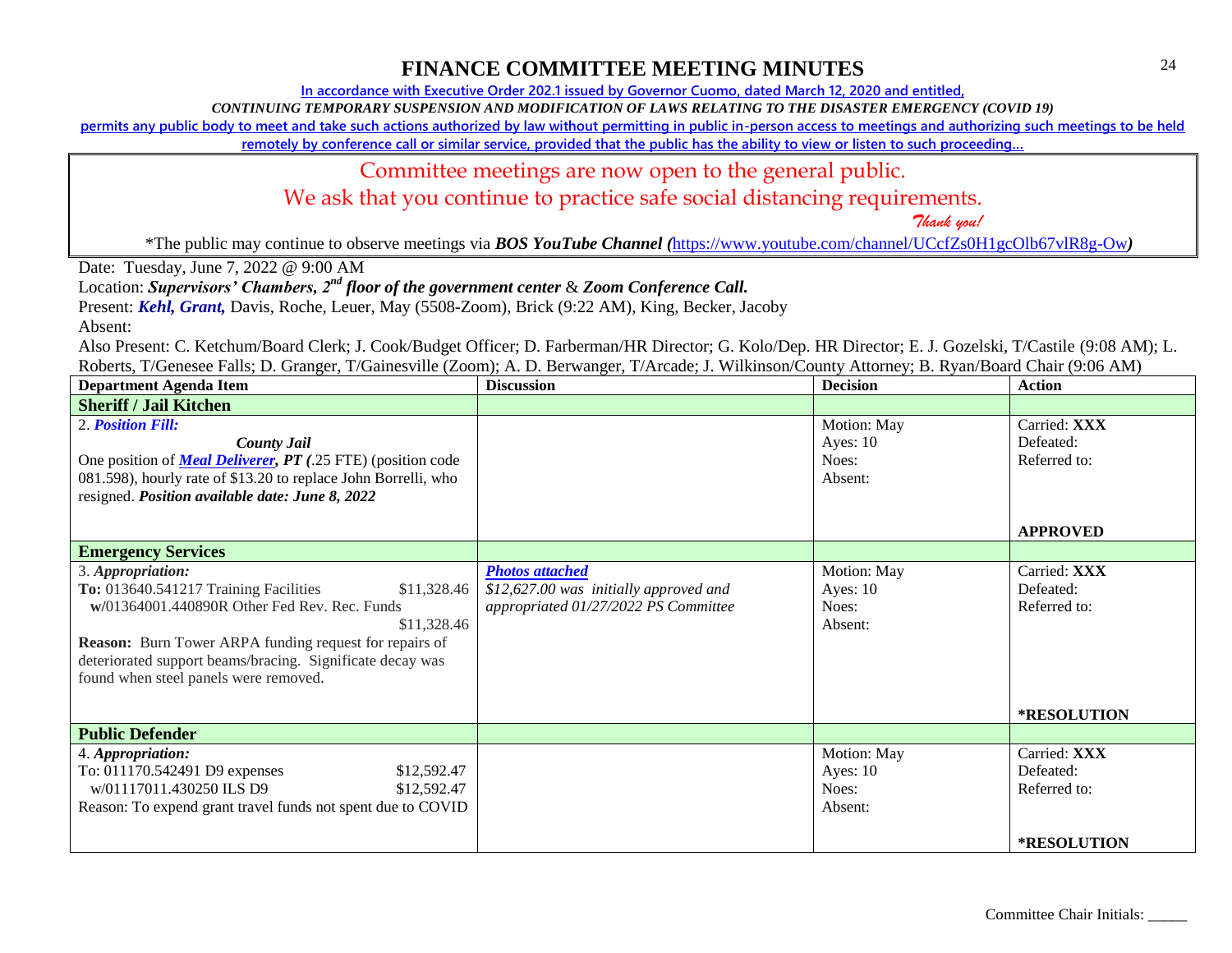**In accordance with Executive Order 202.1 issued by Governor Cuomo, dated March 12, 2020 and entitled,**

*CONTINUING TEMPORARY SUSPENSION AND MODIFICATION OF LAWS RELATING TO THE DISASTER EMERGENCY (COVID 19)*

**permits any public body to meet and take such actions authorized by law without permitting in public in-person access to meetings and authorizing such meetings to be held** 

**remotely by conference call or similar service, provided that the public has the ability to view or listen to such proceeding…**

### Committee meetings are now open to the general public.

We ask that you continue to practice safe social distancing requirements.

 *Thank you!*

\*The public may continue to observe meetings via *BOS YouTube Channel (*<https://www.youtube.com/channel/UCcfZs0H1gcOlb67vlR8g-Ow>*)*

Date: Tuesday, June 7, 2022 @ 9:00 AM

Location: *Supervisors' Chambers, 2nd floor of the government center* & *Zoom Conference Call.*

Present: *Kehl, Grant,* Davis, Roche, Leuer, May (5508-Zoom), Brick (9:22 AM), King, Becker, Jacoby

Absent:

| <b>Department Agenda Item</b>                                                                                                                                                                                                                                                                                                                                                                                                                                                                                                                                                                                                  | <b>Discussion</b> | <b>Decision</b>                               | <b>Action</b>                             |
|--------------------------------------------------------------------------------------------------------------------------------------------------------------------------------------------------------------------------------------------------------------------------------------------------------------------------------------------------------------------------------------------------------------------------------------------------------------------------------------------------------------------------------------------------------------------------------------------------------------------------------|-------------------|-----------------------------------------------|-------------------------------------------|
| <b>District Attorney</b>                                                                                                                                                                                                                                                                                                                                                                                                                                                                                                                                                                                                       |                   |                                               |                                           |
| 5. Amend Salary Schedule "G":<br>To provide stipends plus corresponding fringes to the<br>following:<br>Assist. District Attorney $1st$ - \$20,000.00<br>Administrative Assistant to DA - \$1,290.00<br>Secretary to the DA - \$ 3,800.00<br>Said amounts to be paid after January 1, 2023. Funds are<br>provided through the 2022-2023 ATP Grant                                                                                                                                                                                                                                                                              |                   | Motion: May<br>Ayes: $10$<br>Noes:<br>Absent: | Carried: XXX<br>Defeated:<br>Referred to: |
|                                                                                                                                                                                                                                                                                                                                                                                                                                                                                                                                                                                                                                |                   |                                               | *RESOLUTION                               |
| 6. Amend Salary Schedule "G":<br>To provide stipends plus corresponding fringes to the<br>following:<br>Assist. District Attorney 1 <sup>st</sup><br>$-$ \$ 2,000.00<br>Assist. District Attorney 2 <sup>nd</sup><br>$-$ \$ 3,000.00<br>Secretary to the DA - \$8,000.00<br>$\bullet$<br>Administrative Assist to DA - \$15,000.00<br>Deputy Treasurer<br>$-$ \$ 4,000.00<br>$\bullet$<br>Crime Victim Coordinator - \$ 3,000.00<br>Domestic Violence Coordinator - \$5,000.00<br>Said amounts effective November 1, 2022 – December 31,<br>2022. Funds to paid from budgeted amounts from Traffic<br>Diversion Program (1161) |                   | Motion: May<br>Ayes: $10$<br>Noes:<br>Absent: | Carried: XXX<br>Defeated:<br>Referred to: |
|                                                                                                                                                                                                                                                                                                                                                                                                                                                                                                                                                                                                                                |                   |                                               | <b>*RESOLUTION</b>                        |